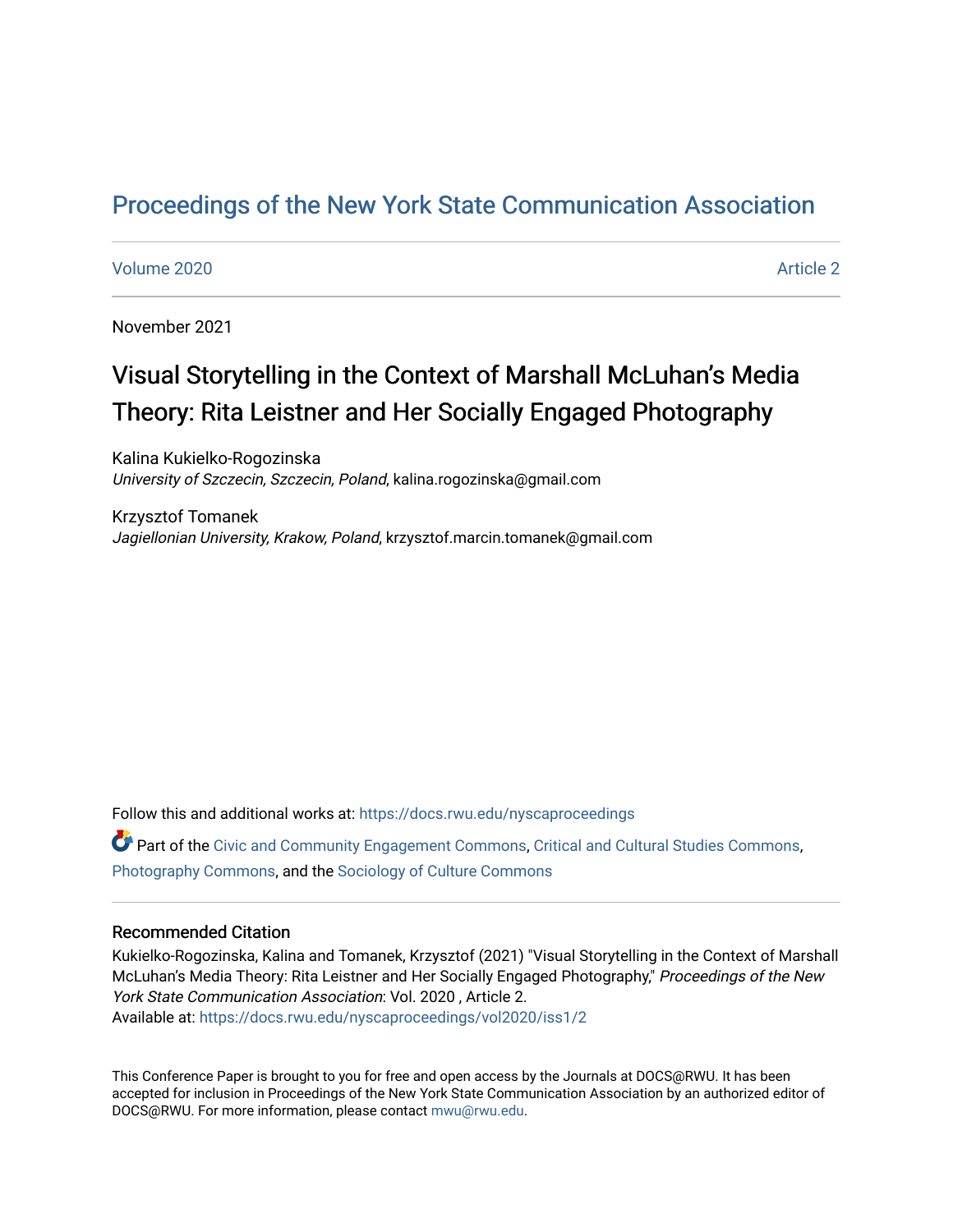## **Visual Storytelling in the Context of Marshall McLuhan's Media Theory: Rita Leistner and Her Socially Engaged Photography**

**Kalina Kukielko-Rogozinska,** *University of Szczecin (Szczecin, Poland)* **Krzysztof Tomanek,** *Jagiellonian University (Krakow, Poland)*

**Conference Paper (Faculty)**

## **Abstract**

The main character of our story is Rita Leistner, one of the most famous Canadian war photographers in the world. She studied at the International Center of Photography (New York) and has a Master of Arts degree in French and English (University of Toronto). For six years Rita taught the history of photojournalism and documentary photography (UoT). She is the co-author of several books, such as Unembedded: Four Independent Photojournalists on Iraq, and *The Edward Curtis Project: A Modern Picture Story*. Her first monograph, *Looking for Marshall McLuhan in Afghanistan*, a work on photography, technology and war, was a finalist for the Marshall McLuhan Award for Outstanding Book in the Field of Media Ecology (2015).

However, her activities are not only related to photography. She defines herself as a "socially and politically engaged" person. And no matter if we speak about her photographs, articles, social media activities or books – there is a spirit of struggle for human rights in them. This is the first of the arguments supporting the opinion that Rita's work is a very important voice in the discourse on contemporary times and the today's meaning of "humanity." This voice often does not need words, since Leistner is above all a photographer. For more than twenty years, she traveled around the world and covered military conflicts: Iraq, Iran, and Afghanistan. She described lives of soldiers involved in warfare and life of civilians facing results of such conflicts. Thanks to her works we learn stories that we would never otherwise have an opportunity to get to know about, such as the everyday life of female patients from Baghdad's al Rashad Psychiatric Hospital in the war-torn capital of Iraq. However, war is not the only form of combat Leister talks about. She also discusses inner personal and intimate struggles that give testimony to the hidden powers of human beings: she presents drug addicts from Vancouver's Downtown Eastside, female wrestlers, people planting trees in northern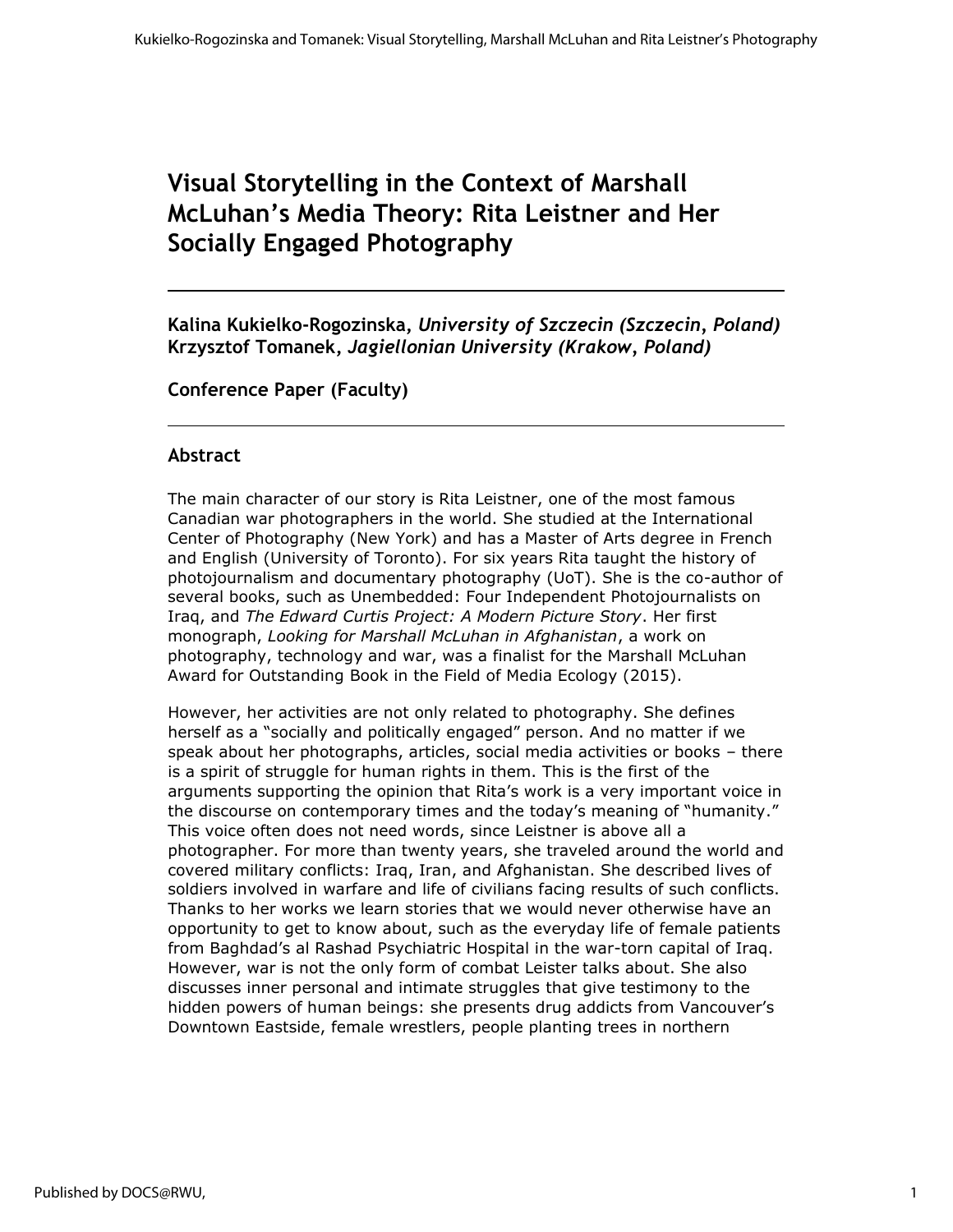Canada, or North American aborigines. When asked why she is involved in all these issues, she answers "to lead many lives."

In this article, we will also present a narrative analysis of Rita's work with Basetrack project. In the first place, we want to show the main subjects she is involved with and how she interprets them.

*Key words:* Leistner, McLuhan, media, photography, visual storytelling

## **Introduction**

The aim of our article is to present a visual history of the contemporary war in Afghanistan, based on social media and smartphone photographs. The basis of the considerations are photos taken by the Canadian photographer Rita Leistner at the coalition force base in Musa Qala during the implementation of the pioneering media project "Basetrack" and the media theory of Marshall McLuhan, which the artist later used to interpret her works. In her analysis of war photographs, Leistner was the first to apply selected concepts created by this researcher in the second half of the twentieth century, such as: "probe," "extension of man," or the

"figure/background" dichotomy. Her blog and book *Looking for Marshall McLuhan in Afghanistan* show the potential of using this theory to interpret media images of contemporary war, allowing for a significant change in the perspective of their recipients. Instead of focusing on the human aspect of fighting, it allows one to focus on their technological dimension, and thus to look at war from a certain distance, work through the traumas associated with it, perceive the nonobvious beauty of the photographs depicting it, and at the same time understand its cruelty and meaninglessness. To analyze the material consisting of Leistner's photographs and written statements, we use the narrative method that allows the reconstruction of the lived-life-livingtrack chronology and the subjective toldstory-telling-track. Although Rita's publications devoted to her stay in Afghanistan do not contain a chronology of consecutive events (her narrative focuses on the presentation of various aspects of everyday life of soldiers during their stay in the Afghan base and does not include history), the author's main area of interest remains the same. It is the relationship between the human and modern technology, which is used to wage modern warfare.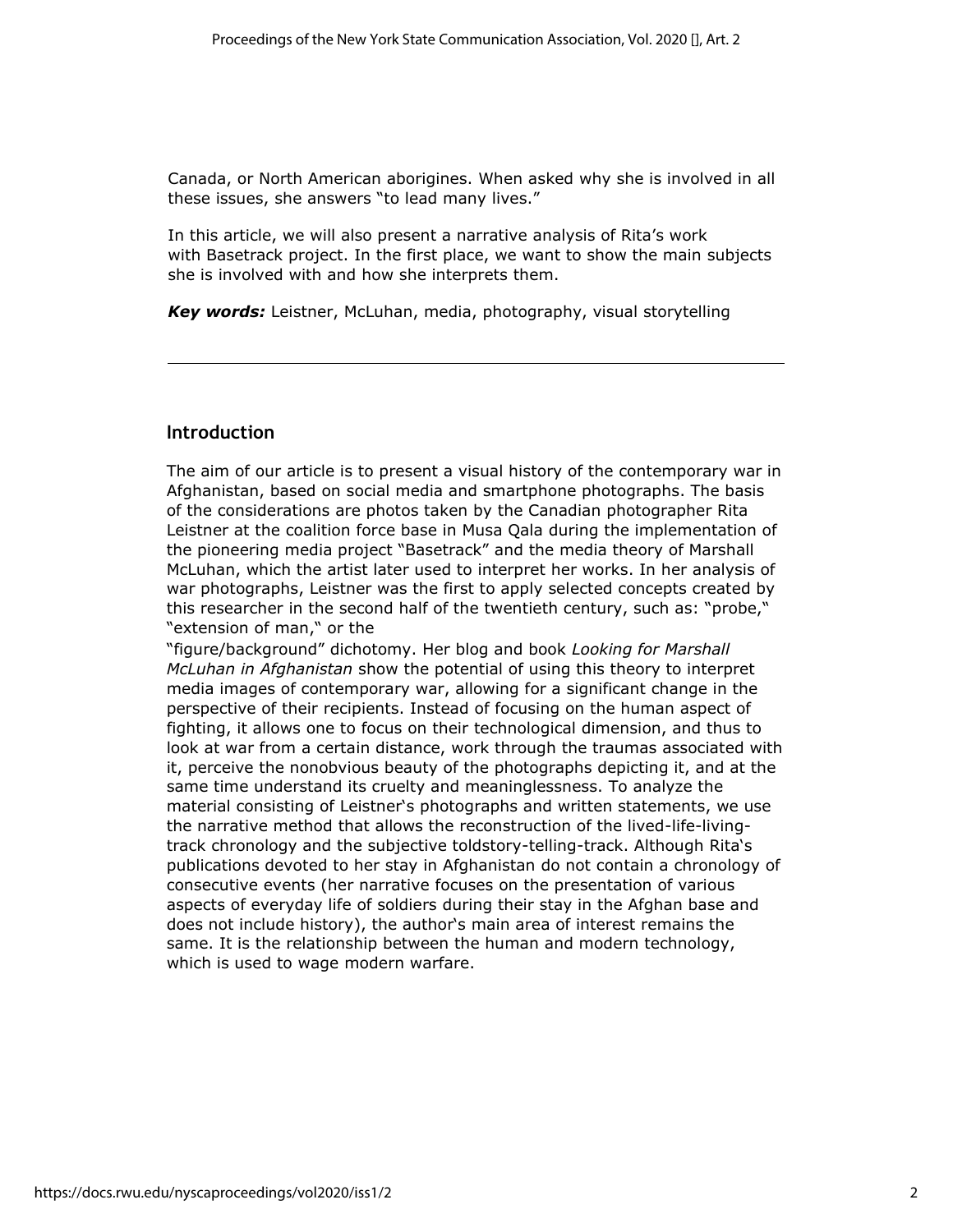## **Artist, photographer, activist**

When photography describes scenes from life during war, reveals the fate of people living in the territories occupied by the enemy army, shows injustice, or becomes a way to improve the situation of a man involved in a military conflict, we can assume that behind the lens there is a photographer whose motivation goes beyond far beyond the aesthetic value of photos, and her sensitivity is derived from humanism and the philosophy of social commitment. This short description aptly describes the heroine of our article: Rita Leistner from Toronto, known primarily for her war photo reports. She herself says that above all she is a socially and politically engaged artist. And regardless of whether we mean her photos, articles, books, or activity in social media, you can find recurring questions about what it means to be human now and what our life should be like among other people. In an interview Leistner gave us, she emphasizes:

> "I am a philosopher first. Everything else I do is to meet some form of intellectual, metaphysical, political investigation. How can we live? How should we live? What can we do to engage ourselves and others in these investigations? Photography, writing, these are vehicles to this end. They are the mediums of the message. Being a highly visual person, it was natural I turn to photography." (Kukielko-Rogozinska & Tomanek, 2017, p. 17).

This is the first of many arguments that the artist's work is an important voice in the discourse on the essence of humanity in the contemporary world. This voice often does not need many words as Leistner is primarily a photographer. For over twenty years, she has been travelling the world, working in the vicinity of various types of armed conflicts, including in Iraq and the Levant countries. She reported with commitment and attention the lives of soldiers caught in the war and the everyday life of the civilian population suffering its burdensome consequences.

> "War photography is a sub-genre of photojournalism. Photojournalism is the most widely practiced politically engaged art of our time. […] There are those who would say that the closer a photograph is to fiction the closer it is to art. But there is a school of politically engaged photography rooted in the real that is crucial to society's grasp on the difference between truth and fiction. […] We are now fighting against absurd statements like «alternate truth». In part, contemporary photojournalism is to blame. There has been a fashionable trend rising over the last years that states that there is no difference between fact and fiction. It is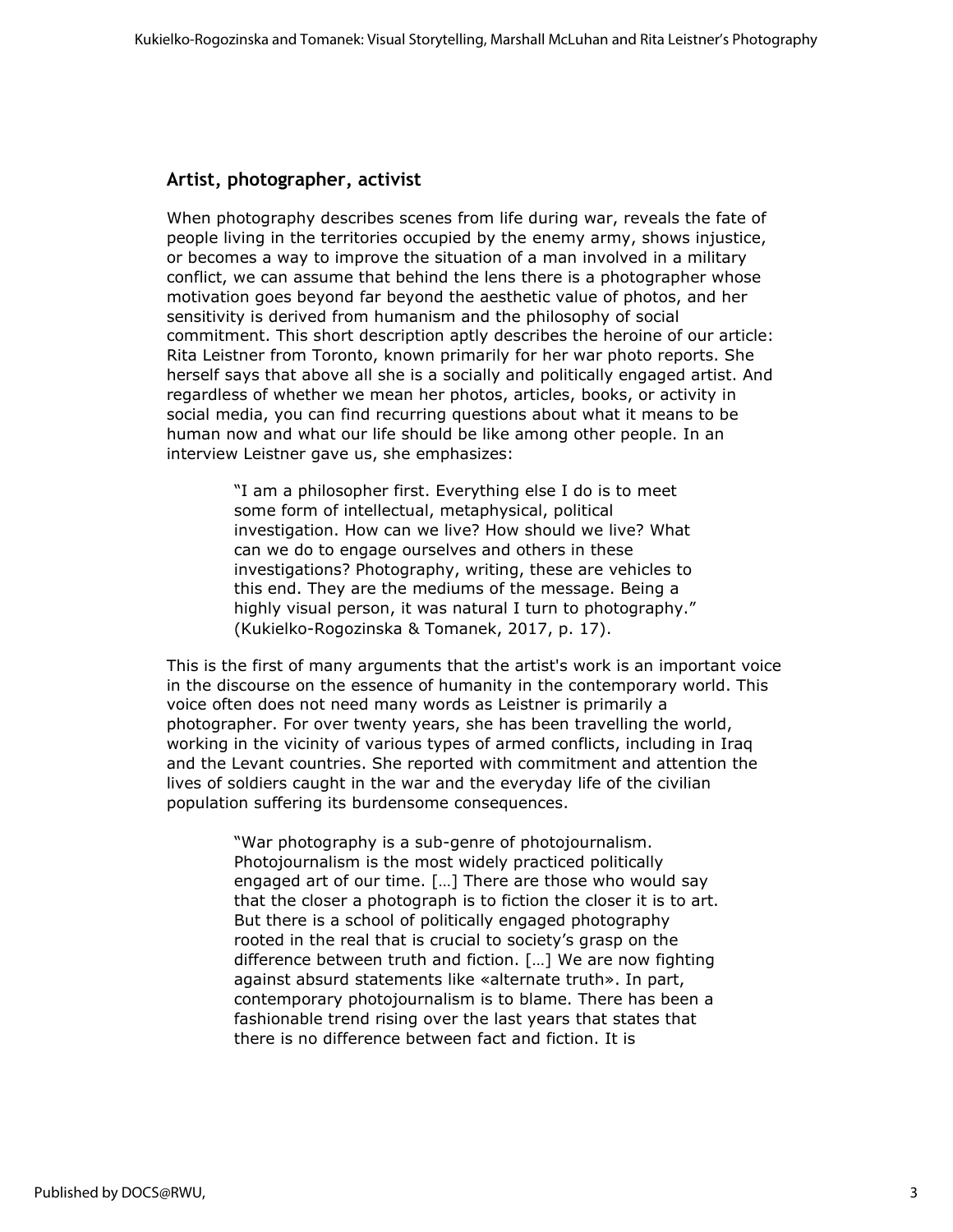semantically naïve, but sexy enough that it has gained a lot of traction. It's a dangerous argument when taken too far." (Kukielko-Rogozinska & Tomanek, 2017, p. 19).

However, physical struggle is not the only type of conflict she presents in her work. She also often portrays internal struggles, personal and intimate, which testify to the strength which lies dormant in the human being: drug addicts living in an abandoned hotel in Vancouver's Downtown Eastside, female wrestlers from Florida, patients at Baghdad's al Rashad Psychiatric Hospital, people planting trees in northern Canada, or the nearly forgotten Native Americans.

Leistner's work, which - as we have already mentioned - she herself describes as socially and politically engaged, is based primarily on the direct experience of the surrounding reality. Attendance at events allows one to create firsthand messages, which often prove to be the most valuable for recipients.

Most often it deals with those topics that can best show the captivating entanglement of an individual's life in a wider social and political context. The fruit of this attitude are photo essays in which the author tries to sensitize viewers to the "truth of the moment": since they have no chance to experience it themselves, they can at least - of course in a way mediated by the medium of photography - see it as it is. And then, depending on their internal needs, they may try to interpret and evaluate it themselves. The most important role that Leistner assigns to her photographs is to initiate the changes necessary in social and individual life. It is a perspective resulting primarily from personal beliefs, grounded in the ethical system, which entails the basic notions of: good and evil, truth and falsehood, fact and fiction, joy and sorrow, or pleasure and suffering. In her works, the author shows both poles of these dichotomies, placing special emphasis on those elements of the world around us that, in her opinion, require modification. In one of the interviews, commenting on these issues, she stated:

"I was drawn to photojournalism because of its power to effect political and social change. So I believe the impulse to be a photojournalist is ethical in itself. If you believe this, then you can justify almost anything you do to advance that end. Sometimes I have had to keep my mouth shut in order to keep covering a story or even for my own safety. I think it's unethical to take photojournalistic images and not do anything with them, or just use them as portfolio pieces or for entering contests. There has to be some kind of sustained effort to make the photographs serve a purpose." (words + images, 2001, online).

It is also important what happens to the photos after they have been taken: how they are developed, who will publish them and what their scope will be,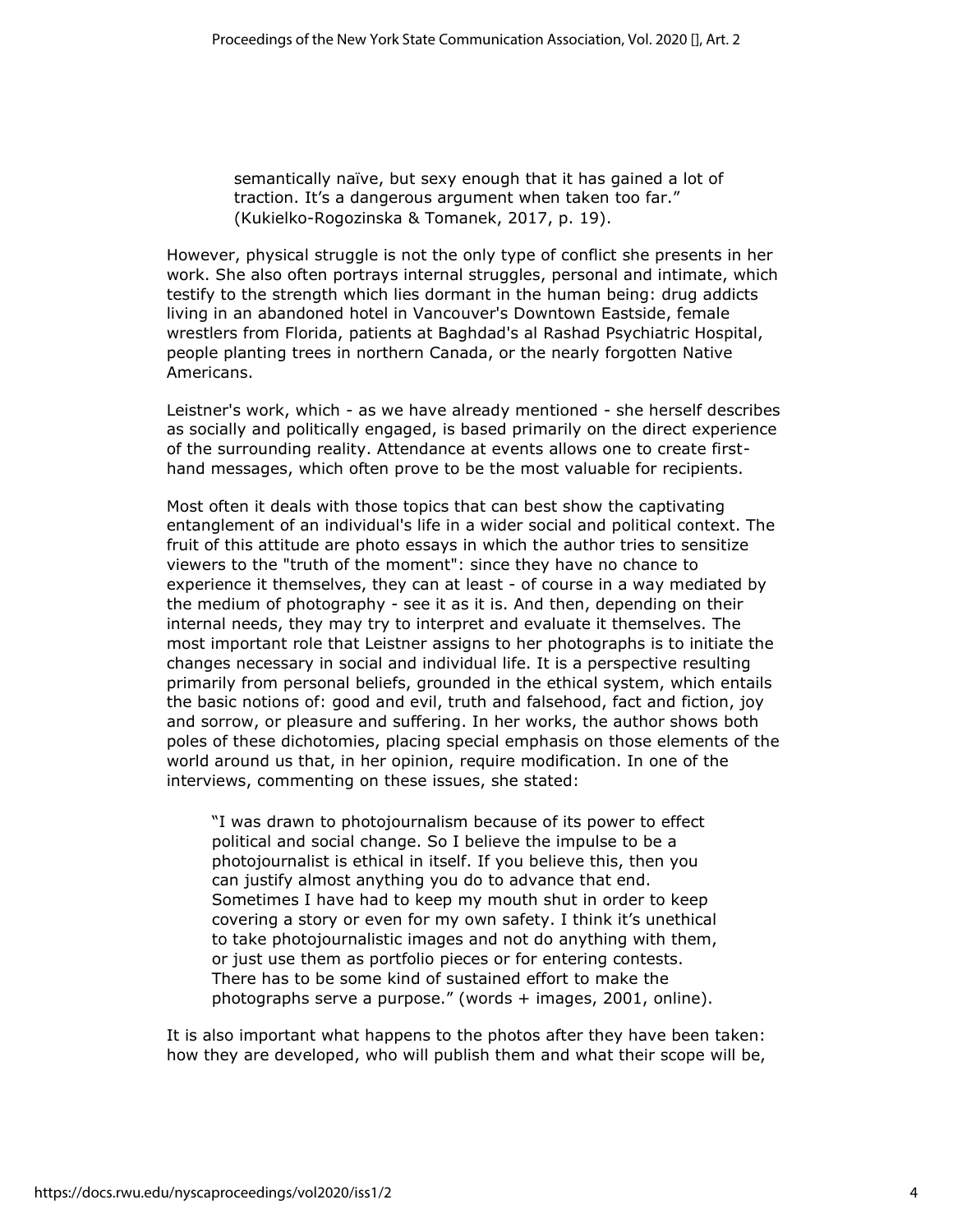as well as the manner in which the author of the image is responsible for it. Photography is about much more than just taking a picture - there are multiple details that any professional photographer has to consider while working, at the same time trying to create one's own unique professional personality and individual style. Many professionals even risk their own safety to capture a shot that will not only move the prospective viewer as much as possible, but above all will be an eyewitness account, giving direct testimony to the events taking place. This approach also characterizes Leistner's activities:

> "The first time I photographed a firefight I was shaking so badly that […] all my photographs were completely blurred. Before I go into any risky area, I ask myself the following three questions: Why me? Why this? Why now? If I can't come up with compelling reasons, then I won't go. But if I can, and especially if I am the only one there, then I think I have a responsibility to go. The Internet and the smartphone have rendered the act of bearing witness almost universally accessible so there are fewer reasons for specially designated photographers to simply bear witness." (words + images, 2001, online).

The artist took up photography professionally relatively late, just before the age of thirty. Born and raised in Scarborough, Canada, she graduated in Comparative Literature from the University of Toronto, where in the late 1980s she completed her MA in Comparative Literature. After graduation, she worked for six years in the film industry as a lighting specialist. The chauvinism prevailing in this environment, however, made her give up this occupation and move to Cambodia, where she lived for a year and a half. It was there that she started working as a photojournalist for the first time.

When she realized that she needed to broaden the skills she had been learning herself so far, she moved to New York to attend the prestigious International Center for Photography, where she first encountered Cornell Capa's concept of "concerned photographer." Since then, her interest has focused on the non-obvious, but at the same time eye-catching topics and subcultures, such as the aforementioned American wrestlers and psychiatric patients in the war-torn capital of Iraq. However, despite numerous artistic achievements, awards, exhibitions and publications in prestigious magazines, she had no sense of satisfaction. She grew tired of soliciting assignments from editorial staff, which always paid too little for the risks she took. This compounded the growing sense of personal crisis. "I spent many nights crying, frustrated, tired and lonely." (McBride, 2010, online). The solution to this situation was to return to her hometown and accept the position of lecturer of history of photojournalism and documentary photography at the University of Toronto. The change in the pace of life, and above all the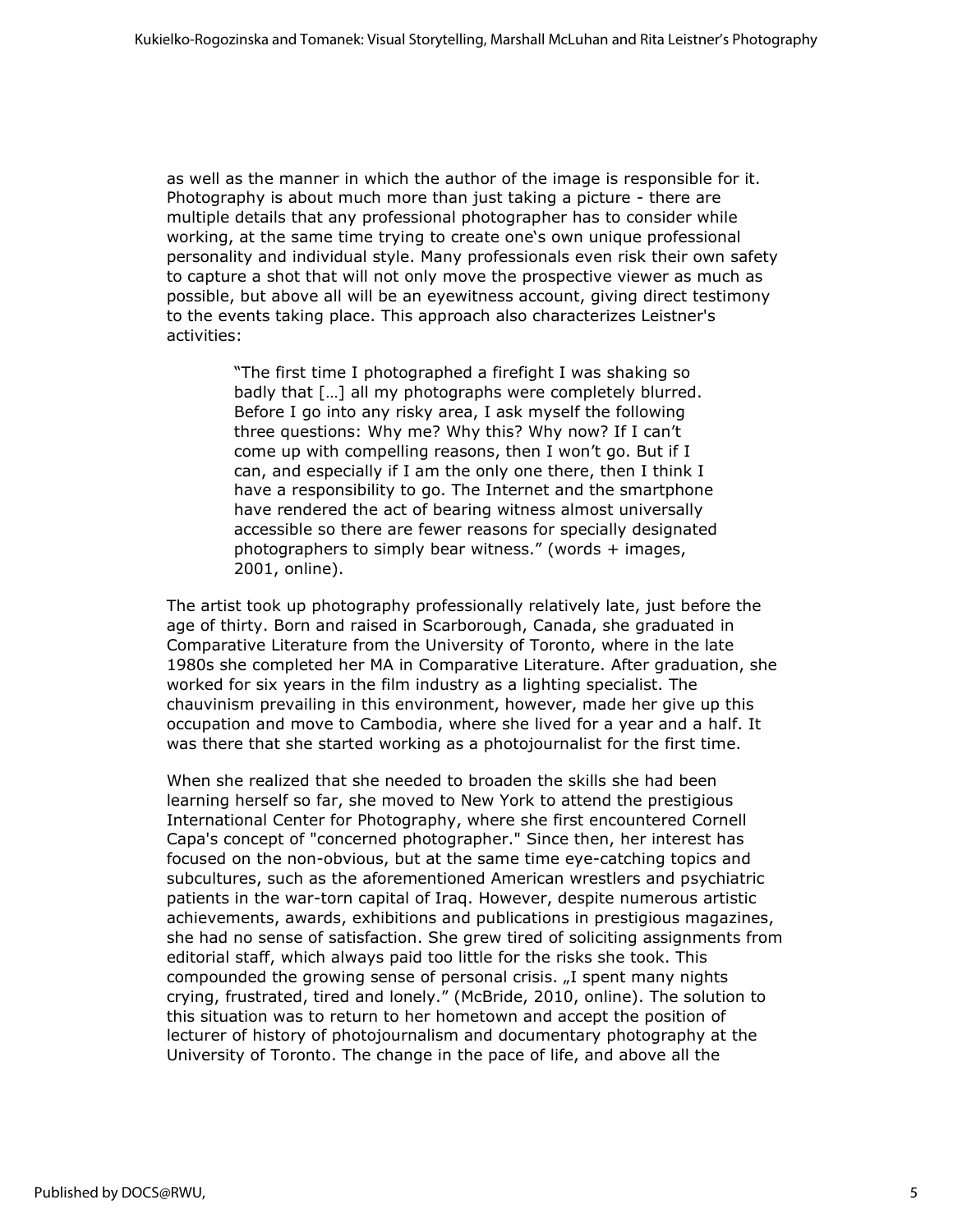transition from the constant risk of photojournalism to more sedate art photography, allowed her to change her creative perspective, which is characterized by the following:

> "As a freelancer without affiliations to any particular news outlet, I am not under pressure to create dramatic Front Page photographs of daily spot news events. The way I see it, my job is to find the stories in between and on the side of the main events—history's luminal moments. These become pieces in the bigger puzzle drawn by all the players in the theatre of war: civilians, journalists, military personnel, NGO and agency workers, artists, writers, etcetera. Freelancers also have a luxury many staffers don't have: time." (Leistner, 2014, online).

In this article, we would like to focus on the *Basetrack* project, in which Rita Leistner participated as a photographer, and show how the author builds her visual story about the human being and the surrounding reality.

## **The** *Basetrack* **project**

During her long career, Leistner, working on the front lines in all the conflicttorn countries she visited, sought first and foremost the essence of humanity - fragments of what allows us to survive with dignity even in the worst moments of history. The starting point and the main motive of her visual narratives were therefore people and their everyday life during the crisis of war. However, everything changed in 2011, when, at the invitation of the American photojournalist Teru Kuwayama, she joined the pioneering project *Basetrack* as part of the *News challenge* Knight Foundation grant.<sup>1</sup>

According to the assumptions of the originators of this international initiative: Kuwayama and the photographers Balazs Gardi, Tivadar Domaniczky and designer David Gurman, *Basetrack* was a civilian (of course, as much as this was possible in the case of a project rooted in the middle of the military system) media experiment. Its primary goal was to use social media to ensure free contact between contingent troops on a mission and their families and friends in America. David Gurman characterized him as follows:

"Basetrack [was] an experimental media project, conducted in 2010-2011, tracking the 1/8– 1st Battalion, Eighth Marines, during their deployment to southern Afghanistan. A small team of mobile media operators embedded with the battalion, transmitted their reports and reflections from Helmand

<sup>&</sup>lt;sup>1</sup> A Non-profit organization which supports the development of modern journalism, communication, and art. https://knightfoundation.org.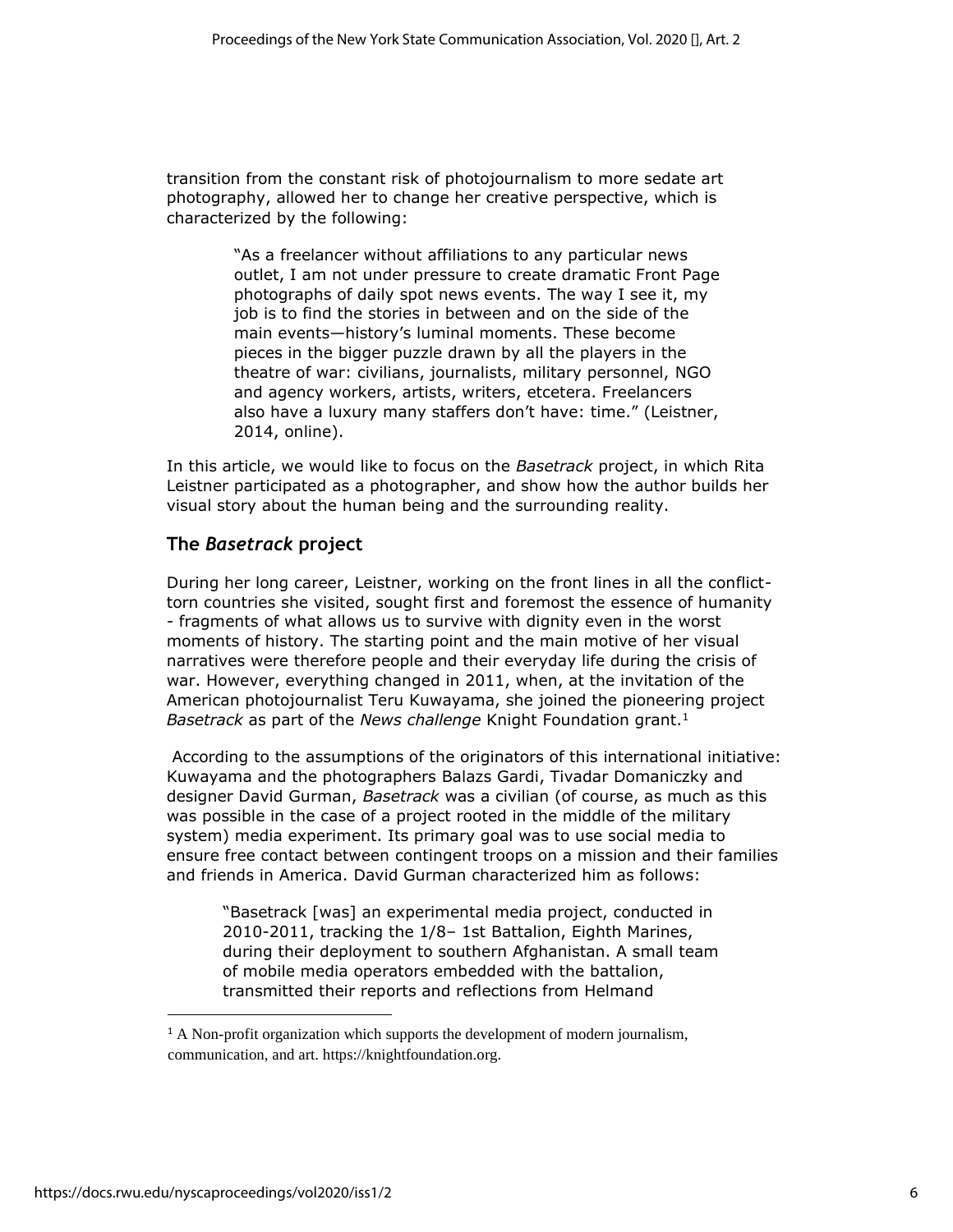province as they traveled with the battalion through area of operations. […] The project was defined by the amazing photographs the journalism team made with their iPhones and the Facebook page which was active everyday with families trying to connect with their sons thousands of miles away." (Gurman, 2016, online).

In an interview with *The New York Times*, Kuwayama confessed that although it may seem quite surprising, the first impulse to work on this project did not come

from the journalistic environment, but from the army itself. In 2010, an American military officer, Justin Ansel, whom he had met during his first stay in this country six years earlier, asked him about his photojournalistic return to Afghanistan. In the Middle East, the coalition forces were introducing the "COIN" (*Counterinsurgency*) strategy, according to which non-military measures were to be the most effective elements of social and political influence, and military operations were to play only a supporting role. Major Ansel was looking for an original and engaging way of communicating information, so that the non-military community was also interested in the assumptions of this new approach. This was profoundly justified because, as Kuwayama noted in the introduction to *Basetrack: one - eight:*

"Public opinion polls indicate that the majority of Americans believe the Afghan war is not worth fighting. At the same time, the vast majority of Americans have almost no direct exposure to a conflict that has been fought by an all-volunteer military – one that constitutes less than 1% of population. To most Americans, a decade of blood and treasure in an abstract, distant concept." (Kuwayama, 2011, p. 9).

The army wanted to show the public what the "COIN" strategy really means for the troops of the contingent in Afghanistan and how the actions taken within its framework look like in practice. Kuwayama later noted that the main concern was to create a line of communication between the military and the public, not just photographing the daily lives of the base's inhabitants. Nevertheless, almost immediately he noticed in this surprising proposal an extraordinary opportunity not only to use new techniques of producing and publishing war reports, but above all for the real impact of this work on a specific audience:

> Nobody has more authenticity to talk about this war, its costs, its consequences, and maybe even offer some analysis about how this could be done better. That's effectively what the project is. The stream of photographs we send out is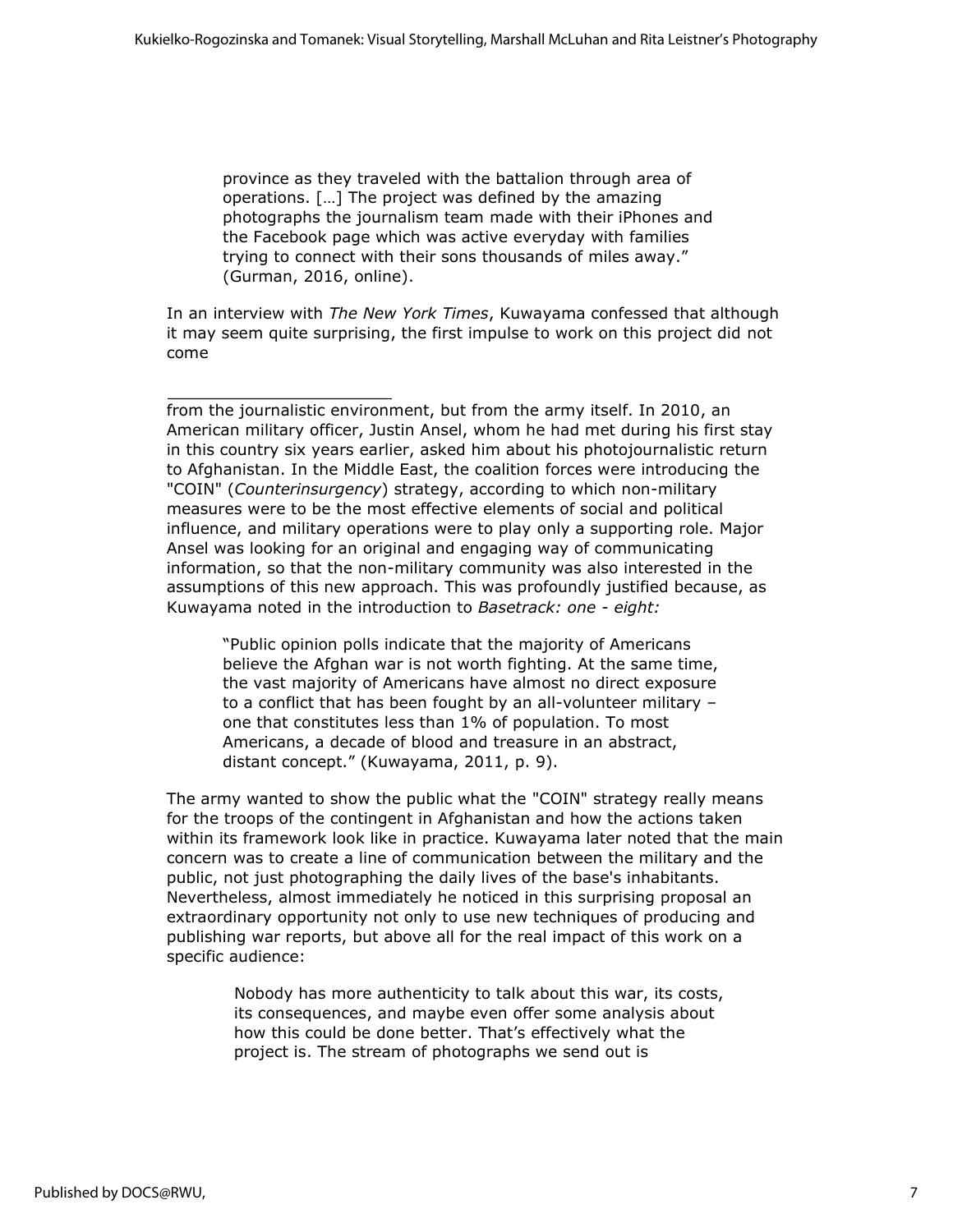embedded with news articles, bits of analysis, facts, figures." (Kamber & Kuwayama, 2010, online).

In his opinion, the reporters accompanying the battalion, who constantly took care of supplementing the content published on the website, were only one of the elements of this initiative. The media part of the project would not be complete without the active participation of the community interested in its content. Obviously, the main recipients of the *Basetrack* messages were primarily family members who desperately wanted to make contact with their Marines, located thousands of miles from home.

## **Rita Leistner in Afghanistan**

As with the other reporters involved in the project, Leistner's participation in *Basetrack* consisted of taking pictures of the everyday life of the inhabitants of the base, located in the Afghan province of Helmand, near the border with Pakistan. Accompanying the soldiers and reporting on their activities was nothing new for her. But the method of taking and subsequent processing of photos was completely new, which in these conditions seemed to her the most useful, but also constituted a completely unexpected challenge. In our interview, when asked about her participation in Kuwayama's project and the expectations related to it, she replied:

> "I was deeply intrigued by the prospect of using smart phones and social media in the context of a military embed in Afghanistan. I had never used a smartphone before going. I had never sent a Tweet. As a historian of photography, I was very aware of the important role of technology in covering war. […] The Basetrack Project in Afghanistan was a historical first for using smartphones and social media in a collaborative mediamilitary project. I can admit I wanted to be a part of that history as much as to witness it." (Kukielko-Rogozinska & Tomanek, 2017, pp. 19-20).

Interestingly, during her stay in Afghanistan, for the first time in her long career, she took photos not only with a smartphone, but also with a mobile phone in general. Using a smartphone as a camera was not obligatory in *Basetrack*, but the photographer admits that when she saw the fascinating photos taken with it by her colleagues, she decided to learn its use and possibilities. Hence, she bought her first iPhone and was surprised to discover that there is no manual for it, and all the activities related to its use are simply intuitive. Another novelty for her was the Hipstamatic application, thanks to which both the phone display and the photos taken with it have an "analog" look. Thanks to this application, one can take square, characteristically "hazy" photos, and the selection of settings is limited to only a few types of films, lenses, filters and flashes. There were some problems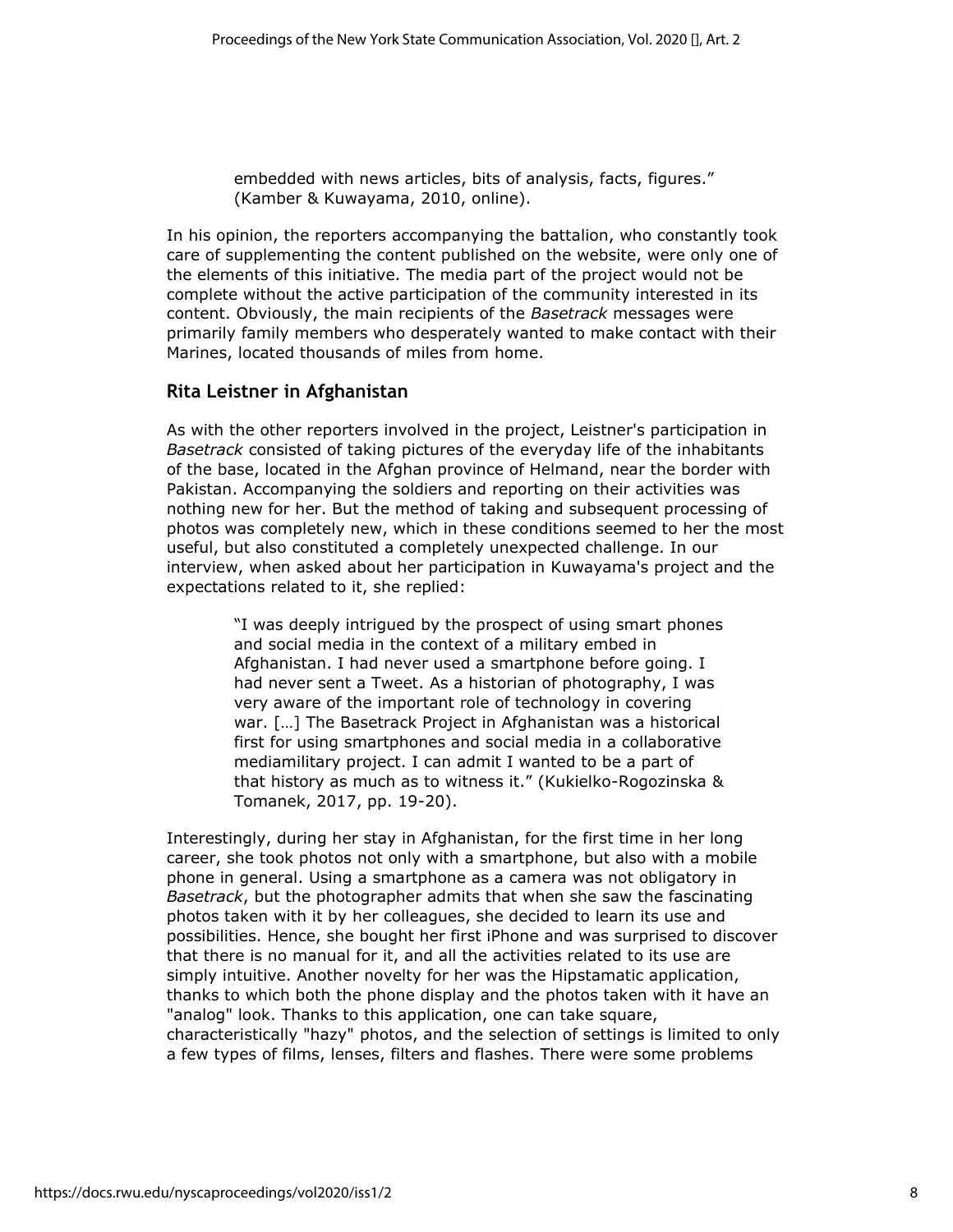with the use of this application, however, because in the comments under the photos posted on the *Basetrack* website, there were often accusations that they gave war a nostalgic charm because of this old-fashioned setting. But as Leistner openly noted:

> "[…] for professional photographers who had spent most of their lives working with film and printing their own photographs in darkrooms, there is nothing nostalgic about the Hipstamatic. On the contrary, its obvious and aggressive referencing of traditional photography served only to highlight the digitalness of the device and its distance from mechanical cameras and traditional wet darkrooms." (Leistner, 2012a, online).

According to Meryl Alper, the use of Hipstamatic in war photojournalism does indeed raise a lot of technical, aesthetic and ethical dilemmas. In the *War on Instagram* article, the author notes that the app has supporters who zealously defend photos taken with iPhones as innovative and in keeping with the rapidly changing nature of armed conflict, photography and journalism as such. But Hipstamatic also has equally staunch opponents who, in turn, emphasize the ethical dimension, emphasizing that this application, which is too illustrative in style, does not present events as they really are. Accusations of interference with war photos are nothing new, and a photo report using Hipstamatic is just another example of them. Debates about using the Hipstamatic application in professional war reports open up a series of questions about the differences between photography and illustration, the professional and the amateur, as well as about reporting and editing. Controversies are primarily caused by the use of automatic photo settings, imposed by the application, the related deprofessionalization of war photojournalism (anyone can take equally successful photos) and the presentation of the war in a nostalgic retro style (Alper, 2014).

#### **Embedded**

Rita Leistner recalls that commanders of the base at Musa Qala, which had hosted *Basetrack* for several months, were reluctant to continue it before she arrived there (in early 2011). The reason for this reluctance was to be the death of many soldiers from Battalion 1-8, but Leistner emphasizes that - as drastic as it sounds - this is not an exceptional situation for units located on the front line and does not explain such a strong reluctance towards project participants. Besides, it was the sixth, penultimate month of the contingent's mission, and thus the accompanying *Basetrack* - the longest incarnation of media representatives in one military unit in the history. According to the artist, the real cause of dissatisfaction with the constant presence of photojournalists in the base could be the overwhelming sense of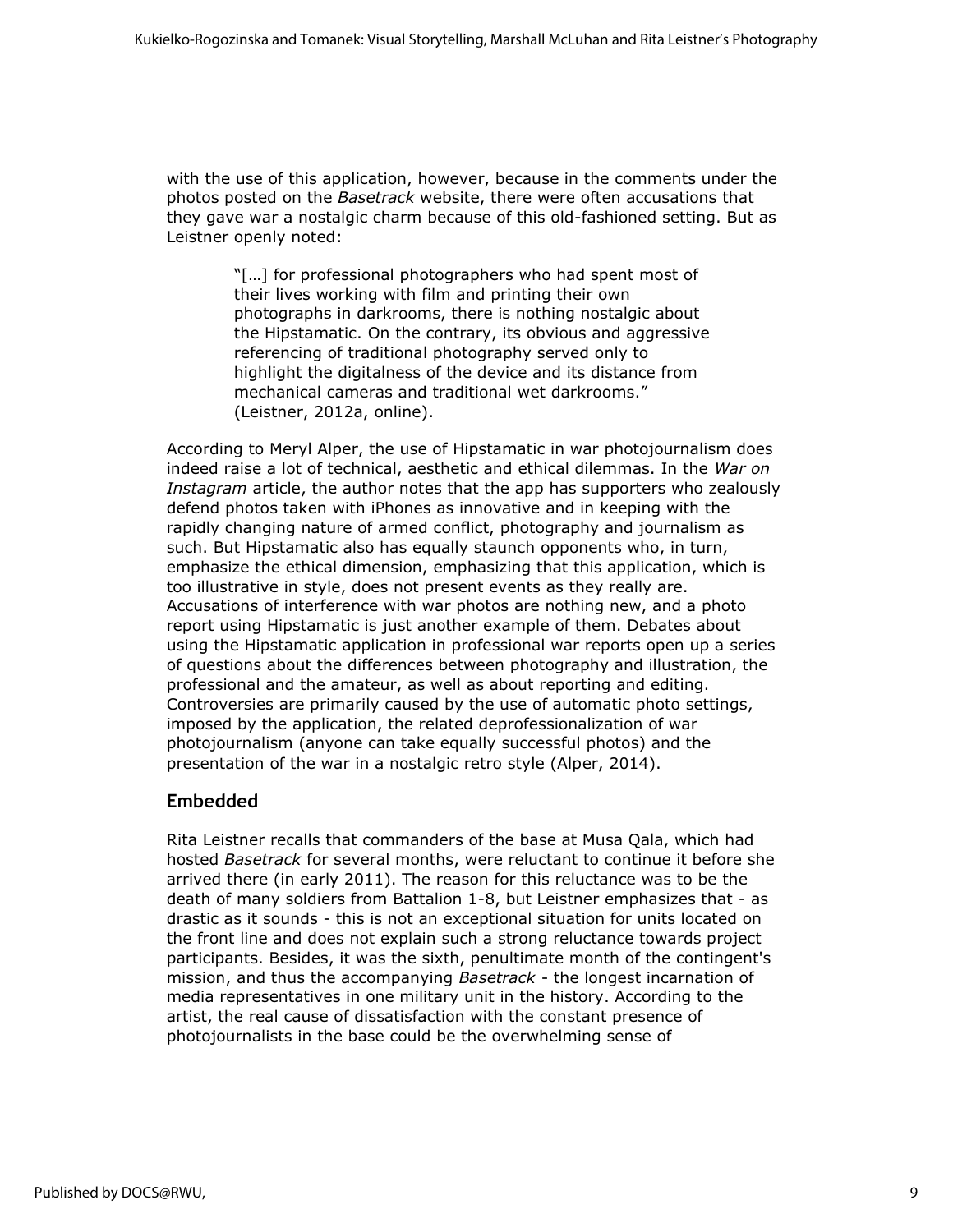powerlessness in the face of the situation in Afghanistan, which was slowly poisoning the air and blood of soldiers. The coalition forces, despite their unimaginable tactical and technological advantage, were not able to achieve their basic goals set in the strategy. On the other hand, *Basetrack* itself, boldly setting a new way of reporting conflict zone events, became a symbol of the army's loss of control over the flow of information concerning it. The main point of the dispute was, above all, the *Basetrack* account on Facebook, where users published many posts that were not approved by the battalion commanders. This unfavorable combination of circumstances also had a strong influence on the mental condition of the Leistner base stationed at that time and had an impact on her assessment of the activities undertaken there:

> "Using social media and smartphones in Afghanistan, I felt myself being replaced by technology and instant uploads that left no time for process, reflection or analysis. It was more about "feeding the beast" as we called it, than telling a story. Without a story, there was no context anchoring the meaning of my experience. Moreover, it seemed to me that the military itself, in the face of its failing mission in Afghanistan, was cracking under the psychological dehumanization and ineffectiveness of its own super-technologies. When the Battalion Commander complained about Facebook and social media as if we were somehow to blame for them, I told him that the media, journalists and war photographers were, just like him, trying to figure things out." (Leistner, 2018, online).

When it turned out that it was impossible to control it, i.e. to simply censor the content published (especially in comments), the commanding officer (CO) and second in command (XO) asked to close the *Basetrack* group on Facebook, but Teru Kuwayama refused. The order to delete the project's social account would of course be justified if its functioning in any way threatened the security of the base or the soldiers themselves. But in the "external" comments, the most frequent words of support were addressed to them by family and friends. Besides, for the sake of comfort for the audience, most of the posts and photos were simply a flattering presentation of the daily life of the base.

According to the artist, the atmosphere around *Basetrack* was not edifying. On the one hand, the command continued to look at them carefully, interfering without mercy with the published content, on the other hand, other journalists accused the project participants of walking on a military leash and creating ordinary propaganda. But, as Leistner points out, in a situation where it is so difficult for the media to gain access to the military, recruiting journalists into units is still the best option for obtaining information. On the other hand, it is also the best way for the army to control media coverage.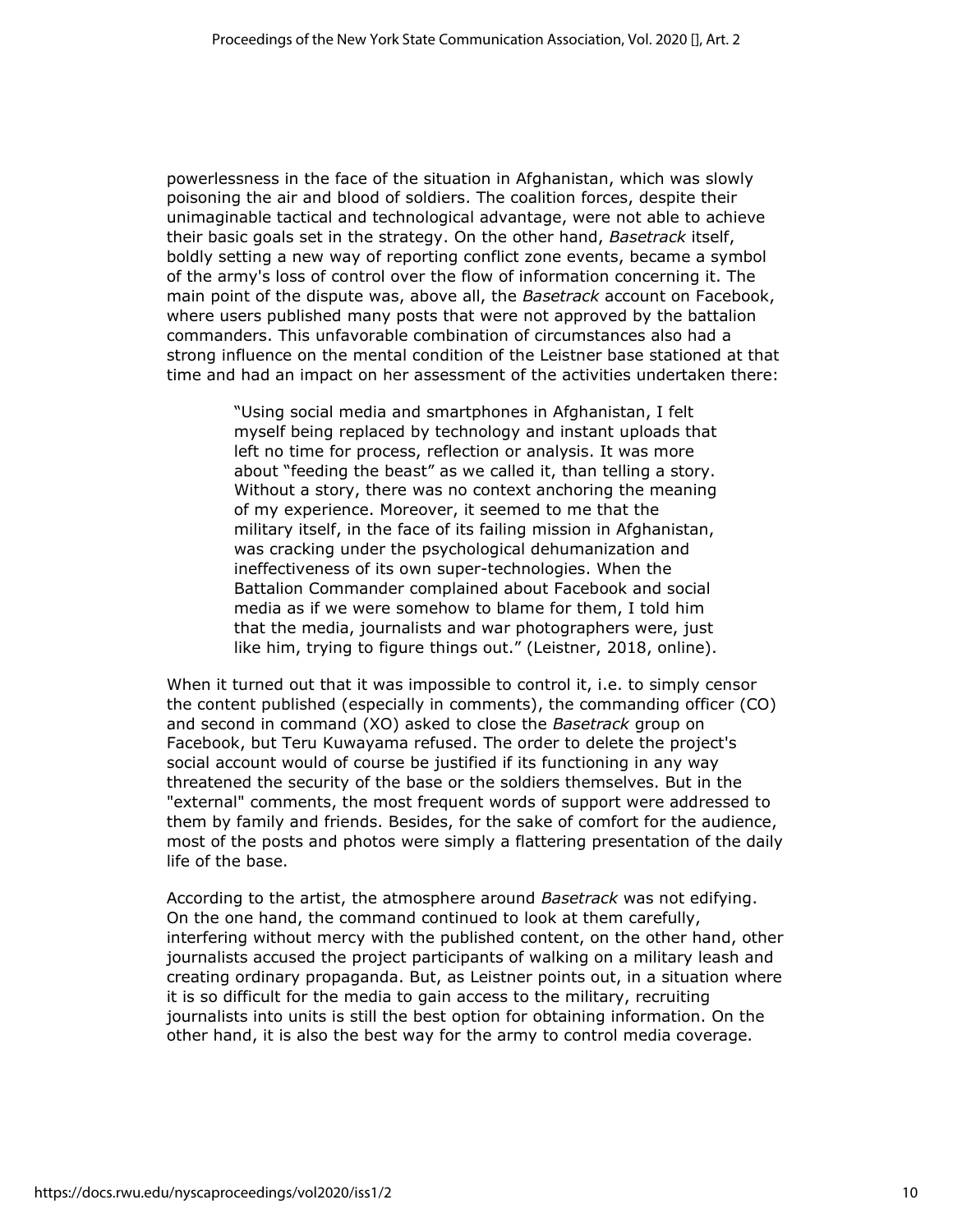So, it is a system of mutual benefits, but also mutual, often too large, concessions.

> "Embedded, you can get fantastic, up-close photographs of soldiers firing missiles, but you cannot, at the same time, photograph the destruction and death where the missiles land." (Leistner, 2018, online).

According to the photographer, despite the constant attempts to control and censor, the Internet, especially Facebook and other social media, became another technology for the army that did not work as planned. In principle, they were to strengthen and protect the status of the army, and became a generally accessible, open space for exchanging doubts about it.

## **Canada and the finding of Marshall McLuhan**

On her return to Toronto, Leistner wrote:

"I arrived home from Afghanistan in March 2011 – after being embedded for three weeks as a after being embedded for three weeks as a photojournalist with the United States Marine Corps, 1st Battalion, 8th Marines (1-8), in the remote southern province of Helmand—with an iPhone full of photographs and a bad case of the blues. Walking down the streets of Toronto, I would burst into spontaneous tears. I was so happy to be back in the safety and familiarity of the place where I was born, but my trip to Afghanistan had left me with an unsettled feeling, verging on depression." (Leistner, 2013, p. 18).

This poor mental state of the author resulted primarily from the exceptionally depressing image of contemporary man, which emerged from her observation of this conflict-torn country. Extreme poverty, illiteracy, dehumanization, and hunger are the images of everyday life that caused Leistner to succumb to depression. This crisis situation in the artist's life has found a surprising solution. 2011 marked the 100th anniversary of the birth of Canadian media researcher Marshall McLuhan. As McLuhan has spent most of his life in Toronto, the city hosted many events to celebrate the anniversary.

Two months after returning from Afghanistan, during which she did not actually leave the house, Leistner went to one of them: a lecture at the CONTACT photo festival. It was a presentation by her friend and university lecturer, semiologist Peter Nesselroth, devoted to the application of the concept of the figure and background of the jubilarian in the analysis of the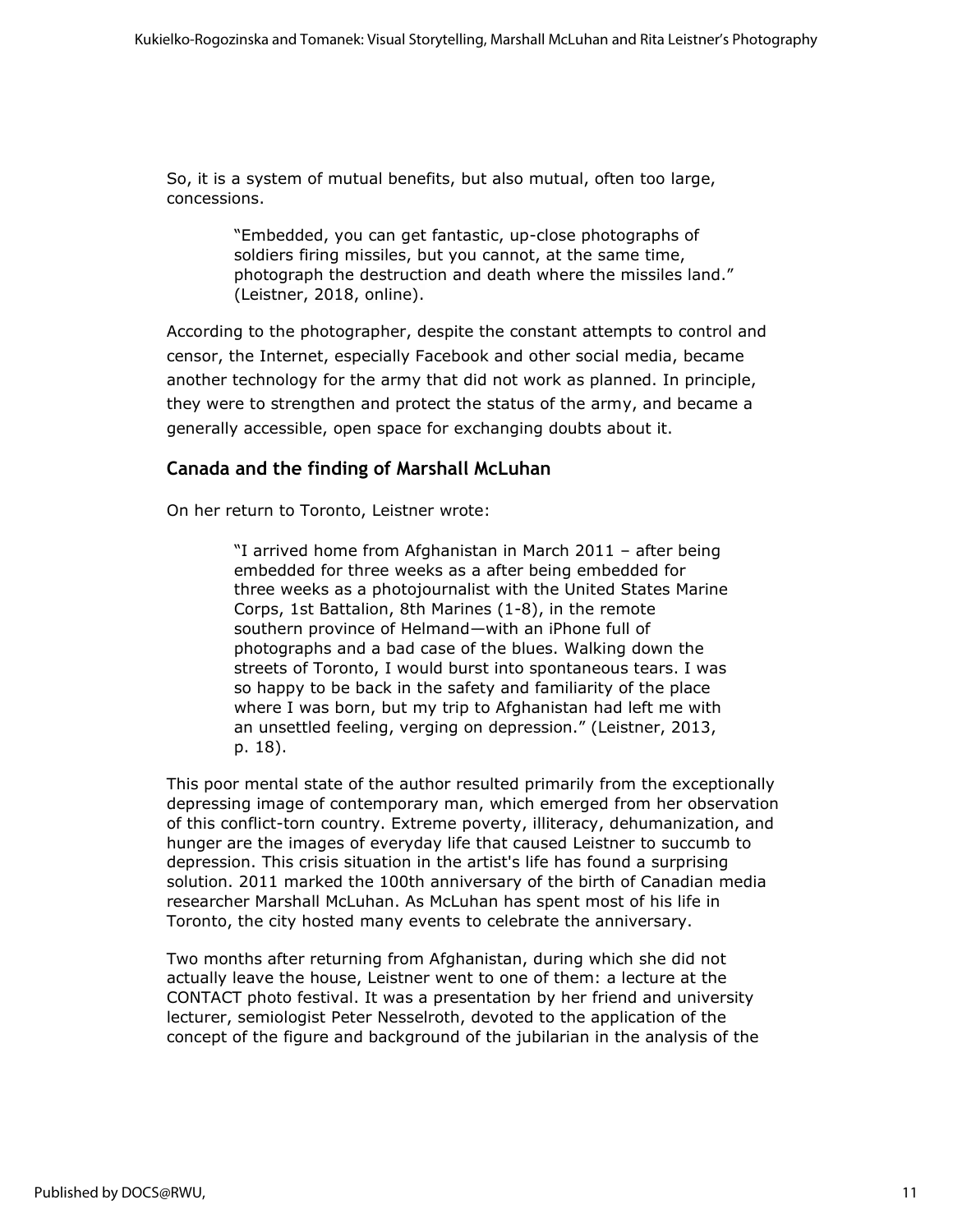events of the Arab Spring. This was, as it turned out, a turning point in her thinking and work.

Admittedly, it was the first time she came across McLuhan's ideas, but the lecture inspired her to use them in the interpretation of photos taken during the implementation of the *Basetrack* project.

> "Listening to Peter, the synapses of my brain were awakened with ideas, and suddenly  $-$  and like so many things in life that you don't recognize the reasons for until long after the fact — I understood that somehow Marshall McLuhan was the key to whatever had happened in Afghanistan between me, an iPhone camera and an app called Hipstamatic […] I realized that a big part of what had unsettled me about my experience in Afghanistan was working with the iPhone Hipstamatic app. […] I allowed myself to enter into the resonating intervals of meaning between digital and mechanical, virtual and tangible, that might be discovered inside them." (Leistner, 2012a, online).

After reading the works of the Canadian thinker for the first time - thanks to cooperation with *Literary Review of Canada* - the photographer launched a blog called *Looking for Marshall McLuhan in Afghanistan* in 2012, where she posted twelve posts related to photography, war and the ideas of the title character. Two years later, she published a book with the same title.

#### *Looking for Marshall McLuhan in Afghanistan*

In *War and peace in the global village*, McLuhan stated that: "Every new technology necessitates a new war." (McLuhan & Fiore, 1968, p. 98). Leistner, in the essay *Photography Goes to War* (2018), follows in the footsteps of this perverse claim and adds that almost every armed conflict is an arena for applying the latest technical solutions also in the way it is reported. According to the photographer, it was the Arab Spring (2010 - 2012), about which Peter Nesselroth talked about during the aforementioned lecture, that completely changed the rules of this game for several decades. The reporters were the initiators and participants of the protests (civilians) who, using cameras and smartphone cameras, reported the course of the protests "from within," publishing their messages directly on Facebook or Instagram. Moreover, these generally available platforms, independent of the propaganda messages of the authorities, have become a place of information exchange, contacts and arrangements directly related to the organization of riots. Thus, the Internet and social media of all kinds have dynamically taken over the roles of newspapers and television, not only in terms of spreading news, but also in the way it is used. According to Leistner, this is a change that poses a certain threat to traditional professional journalism, but also offers it many unprecedented opportunities. The author also adds with some irony that: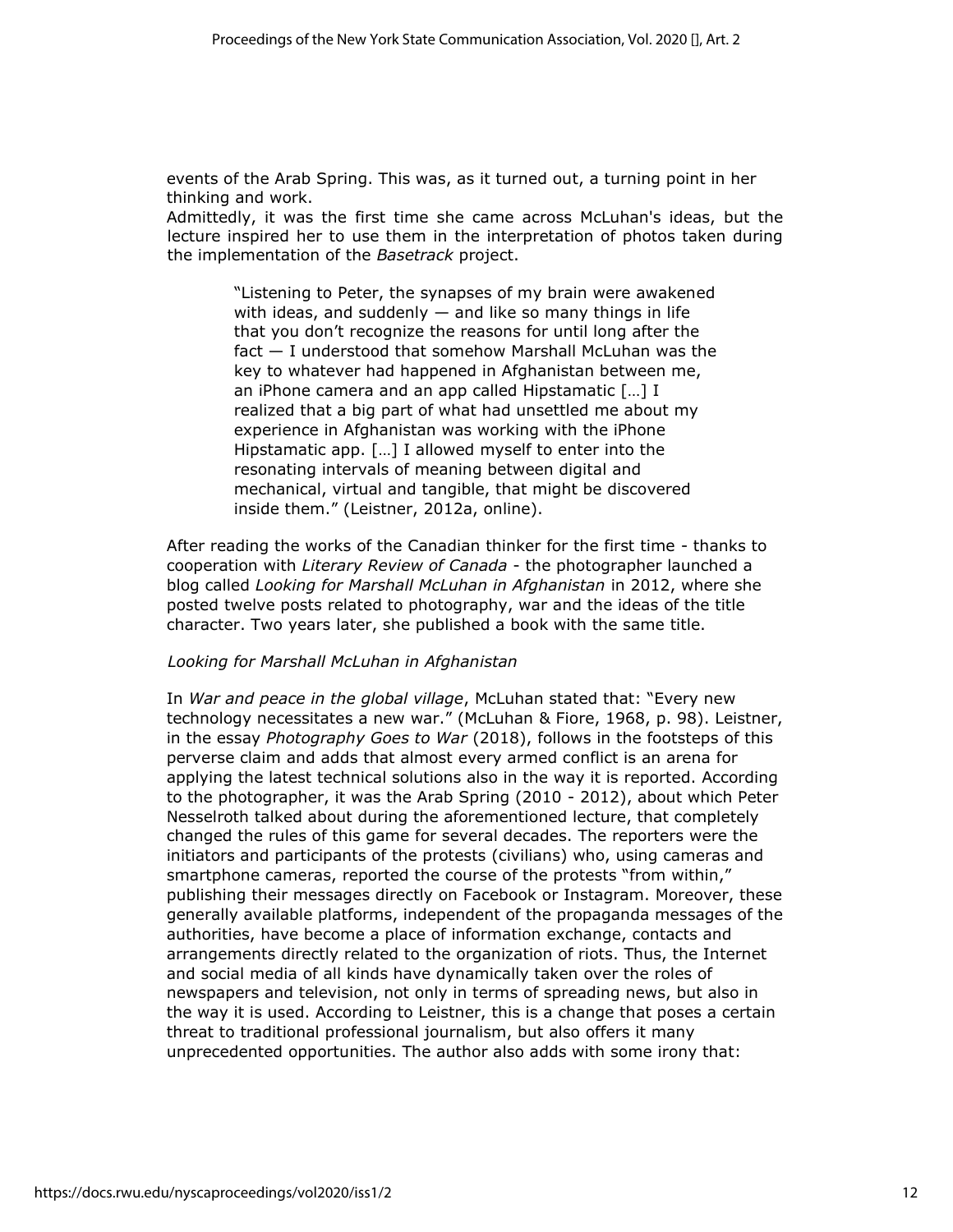"Besides, 172 years of traditional photography doesn't seem to have done much to bring an end to war, so it made sense to me to try the new technology and the latest social media." (Leistner, 2012a, online).

It is this historically unique time, when a smartphone was used for the first time in the framework of the *Basetrack* project to professionally report on warfare, that she describes in her book, which is inspired by McLuhan's concepts. The application of the theory of the professor from Toronto changed her perspective and the way of perceiving not only the photography process itself, but also (or maybe even: above all) the surrounding reality and methods of its description. In her monograph, apart from using theoretical foundations, the artist followed in the footsteps of the famous Canadian, also in the visual sphere of the text and its characteristic composition. According to McLuhan, the linearity imposed on researchers for years, adherence to the academic framework for building a narrative or unified fonts are no longer necessary elements of the publishing game, the rules of which should now be established by the creator himself each time. In Leistner's works, it manifests itself primarily in the original layout of the text, the free use of diagrams, handwriting and drawings.

In her opinion: "Once you start looking for Marshall McLuhan, it's impossible not to see traces of him everywhere." (Leistner, 2013, p. 72). Nothing is as it once seemed. The blog and book *Looking for Marshall McLuhan in Afghanistan* are publications full of photographs, not so much about the war itself as about how to deal with its everyday presence. However, these are not "ordinary" albums simply filled with pictures and author's comments. The use of elements of McLuhan's theory allowed the author to undertake a different way of interpreting the photos she took during the *Basetrack* project. Instead of focusing on the human face of war, as she had been doing so far, she focused on its technological dimension, analyzing in it primarily what the Canadian researcher described as the extensions of man. Such a perspective also enables the recipients to look at the images of war from a different, less emotional perspective, and thus try to undertake some rational reflection on what they see. Traditional war photographs, focused on the human and his or her tragic fate, can often literally paralyze the viewers who want to cut themselves off and distance themselves from them as soon as possible. In her story, Leistner combines considerations on the nature of war with thoughts on the development of various methods of interpersonal communication and the essence of humanity (especially in the context of military interventions). Despite the serious subject matter undertaken by the author, at first glance it is easy to notice the play with convention, so characteristic of McLuhan, and the balancing between the "scientific" and "artistic" content of the presented content. The famous Canadian was a full professor of English literature, but opinions questioning both the "scientificity" of his works and the research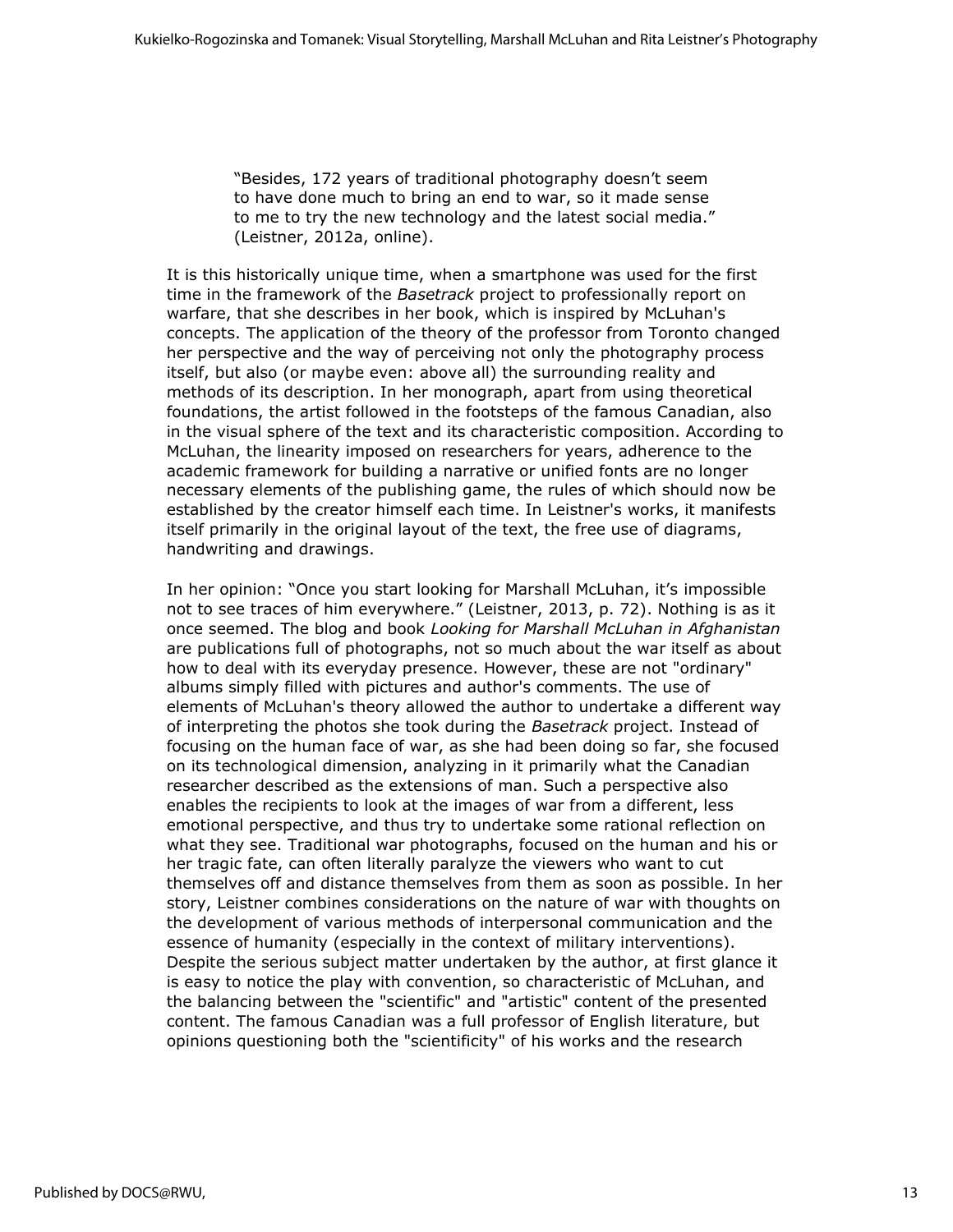methods used accompanied him basically from the beginning of his career. The researcher himself was convinced that the essence of the activity of all people (regardless of what they do) is a full understanding of the effects of their own actions, as well as openness to new knowledge available in their time. Explaining the meaning of such observations, McLuhan eagerly recalled the story of the protagonist of Edgar Allan Poe's short story "A Descent into the Maelstrom," containing the memories of a sailor from a ship wrecked by a storm. He managed to save himself from the rough waves by observing the principles of the operation of a sea vortex - first pulling objects to the bottom, and then pushing them to the surface. For the Canadian author, this is an interesting metaphor for modern media, which, like sea waves, can be dangerous if you do not know how they operate. Therefore, as in the story of Poe, in order to survive the contact with modern means of communication, one has to get into the very center of the vortex, see how it works and simply enjoy the impartial observation. McLuhan emphasized that the purpose of his publication is precisely: "to set the reader at the center of revolving picture created by these affairs where he may observe the action that is in progress and in which everybody is involved." (McLuhan, 1967, p. V). Leistner's story is constructed in a similar way. The artist also places the reader in the very center of a strong current of images, words and emotions, so that they can observe them carefully and, at the right moment, safely surf to the surface.

Her narrative is based on three main perspectives. First of all, we are dealing here with an approach of a linguist. Leistner notes that:

> "It's safe to say that everything that has to do with Marshall McLuhan begins with language […] This book, too, is a gloss of things I read in McLuhan, things I'd read before I'd read McLuhan, and things I read because I'd read McLuhan." (Leistner, 2013, p. 34).

Following in the footsteps of the title character, the author presents how language, writing, print and typography have shaped - and still shape human history and culture. In addition to the obvious forms of communication, such as speech and writing, her history also includes other, often surprising ways of communication, including those that we have already forgotten or did not include in this category at all. Unmanned drones, the characteristic buzzing of which accompanies the inhabitants of Afghanistan around the clock; a donkey saving human life when the telephone network is turned off and you cannot call for help, or a soldier's uniform categorically defining the line between "us" and "them."

In addition to language (spoken, written, and printed), other equally important heroes of the transmission of information play a major role in this narrative: images, photos, and above all light and darkness. The statement that light or its absence play an extremely important, even fundamental role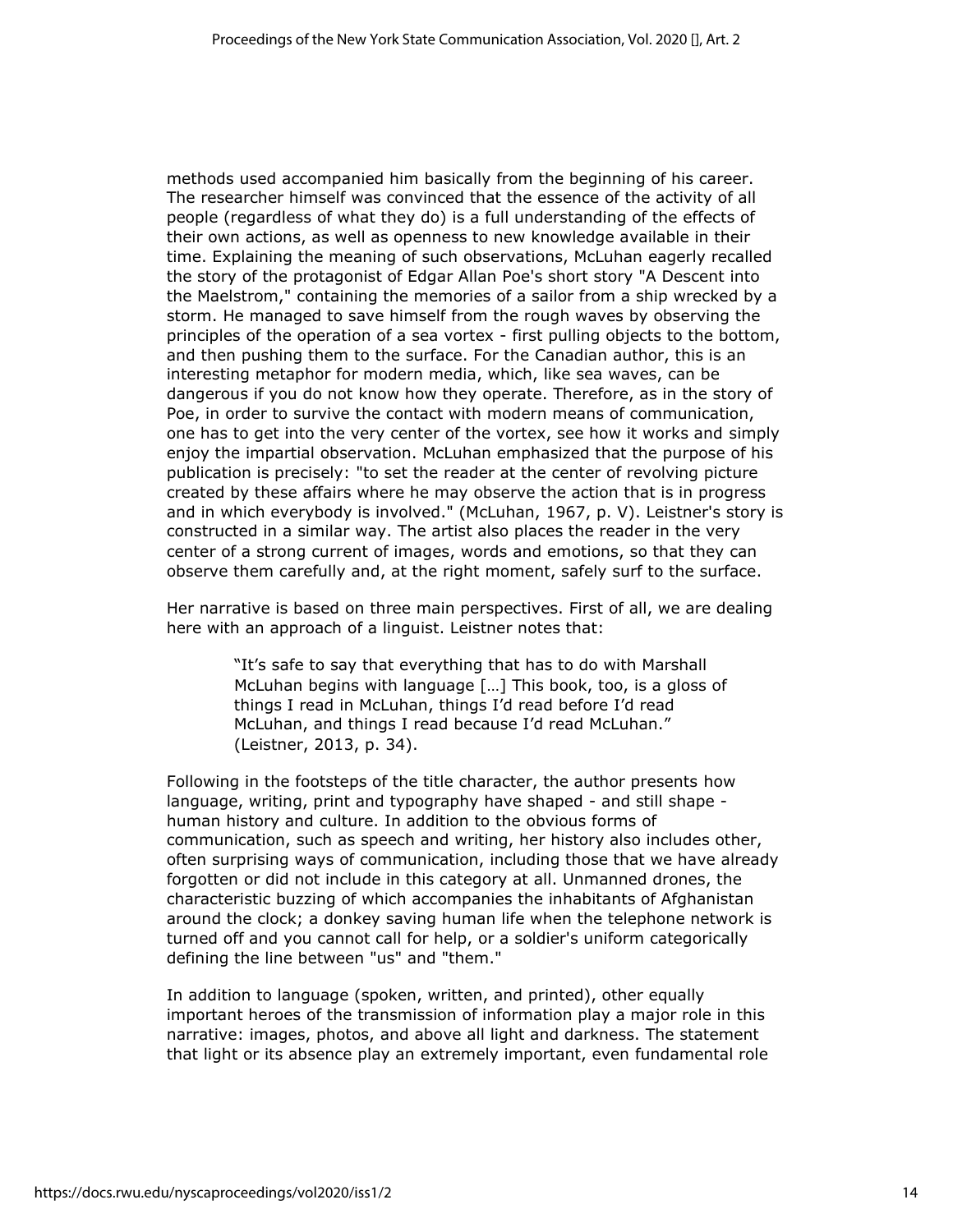in the work of every photographer is definitely not something revealing. Leistner, however, draws attention to other, less obvious contexts and meanings of these phenomena, relating to various forms of art or religion. The artist recalls McLuhan, who stated in the *Gutenberg Galaxy* that:

"Scribal culture and Gothic architecture were both concerned with light *trough*, not light *on*. […] This theme enters into the very texture of medieval thought and sensibility, as in the technique of the "gloss" to release the light from within, the text, the technique of the illumination as light *through* not *on*, and the very mode of Gothic architecture itself." (McLuhan, 1969, pp. 130-131).

According to the photographer, this is an idea that surprisingly returns in the 21st century. The screen becomes a modern stained-glass window that emits light in an equally mystical way as in the Gothic one. When we read something on a smartphone or computer, the light does not shine on it, but emanates from it. However, these are devices that, unlike a printed book, need electricity or batteries to function. On the other hand, the energy of copies materialized, for example by printing, will never run out, but they cannot be read in the dark.

Reflection on light shows the second perspective: the photographer's view as a mechanical performer, using an automatic camera, and as an artist for whom photography is a specific sequence of activities (from taking a picture to developing and presenting it).

As already mentioned, Leistner never had an iPhone before leaving for Afghanistan, and she did not take photos with a mobile phone. The artist was really surprised by the extraordinary ease of photographing with a smartphone, and at the same time by the very high quality of the received images. She was also moved by the possibilities that the smartphone gives reporters, although at the same time she was wondering about the future of photography as an art form and an expression of its creator's artistry. In this context, she asked questions about what the "artistry" of photos is now, and about the role that digital photography can play in showing the truth about reality.

The third perspective the author adopts in her story is the view of a human being - the human perspective. The critical situation in the life of the local population in Afghanistan, as well as the functioning of the military base itself, which she visited, became a source of reflection on the moral responsibility of Westerners (especially Americans and Canadians) for what is happening in the East. Much space (both textually and visually) was also devoted to the problem of dehumanization, which is inevitably associated with military operations.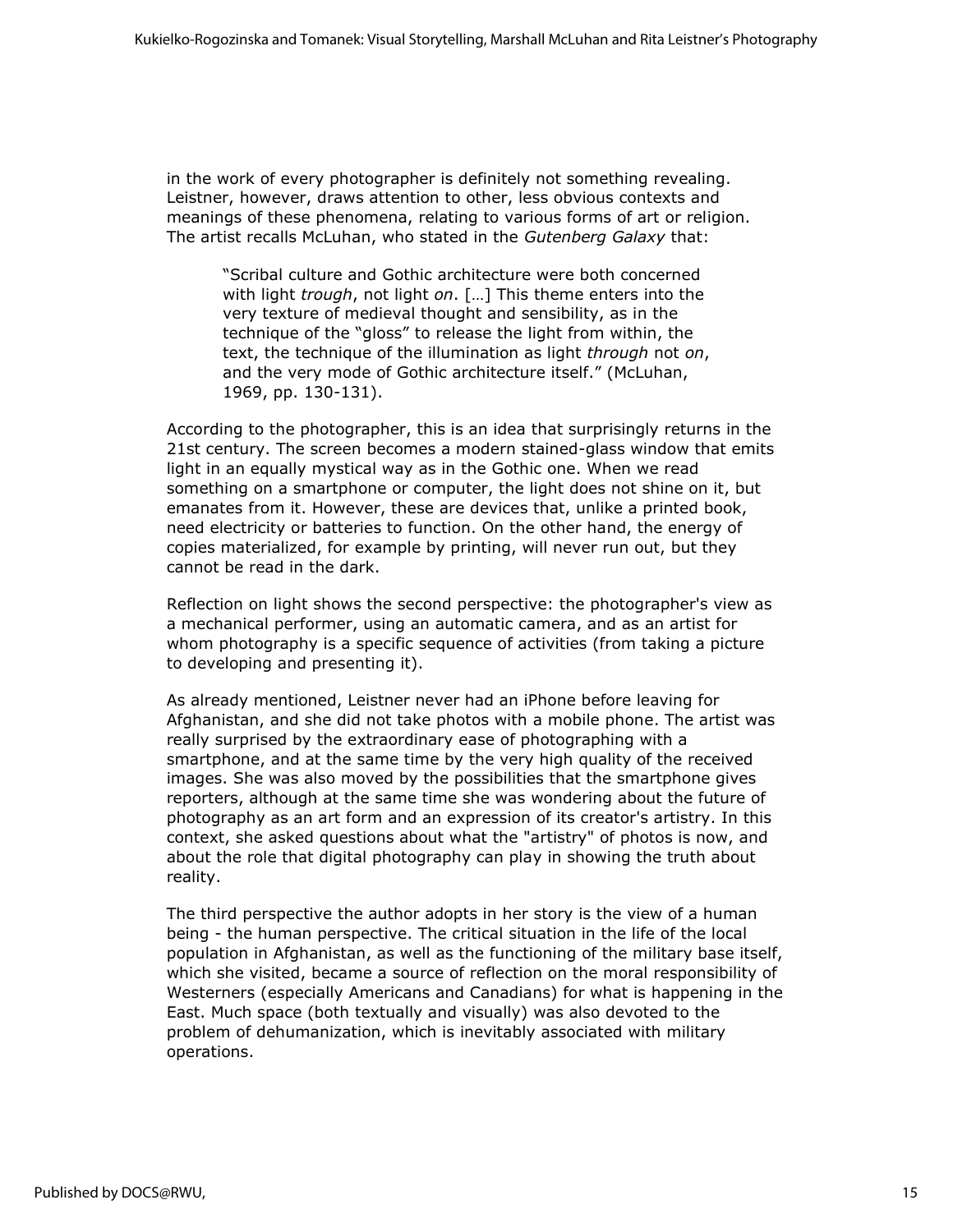"That is the job of war: you have to dehumanize someone, after all, in order to kill or torture them with a clean conscience." (Leistner, 2013, p. 70).

The above threads still intertwine with each other, creating an extremely colorful mosaic of texts and images.

#### **Building a narrative about the war and being tired of compassion**

Attempts to describe and understand man's war inclinations have accompanied us at least since the times of Homer's *Iliad*. From the midnineteenth century, interpretations of photographs showing armed conflicts became an important tool in this endeavor. Such images, due to the authenticity attributed to them - almost automatically - and the way in which they affect the viewers, can influence public attitudes much more intensely than the text itself does. Since the beginning of the Persian Gulf conflict in the early 1990s, we have witnessed the use of images and accompanying words as a weapon as effective as a rifle or mine.

> "Since the Persian Gulf War in 1991, we have witnessed not only the most impressive use of military weapons but also the use of words and images as weapons of war, and the mass media have become an integral part of modern warfare [...] visual news images influence people's information processing in evaluating social and political environments. In particular, when photographic messages are widely used as an iconic material for a visually mediated war, visual news images may have a huge influence in shaping public opinion on the war […].The recent military conflicts in the Middle East have offered a unique chance to examine how visual messages have been presented to guide interpretation of foreign events, places and people." (Fahmy & Kim, 2008, p. 443).

In this context, it is clear that photographs do play a special role in the media coverage of conflicts, as they can be used to foster the expected attitudes of the public, preferably without rational thinking and analysis. It is also worth noting that the "truth" of the published image (regardless of whether it shows something that actually happened or not), ultimately has much less importance than the role that its influence plays in building an officially accepted narrative. Indeed, soldiers, civilians, war zones, battlefields, military bases, street protests, uprisings, revolutions, terrorist acts, or the military, etc. can be presented in such a way as to convey specific information to the audience, but also to elicit information from them strictly defined reactions. As a result, the public is usually kept away from the reality of war, and photographs appearing in the official media rarely show death or other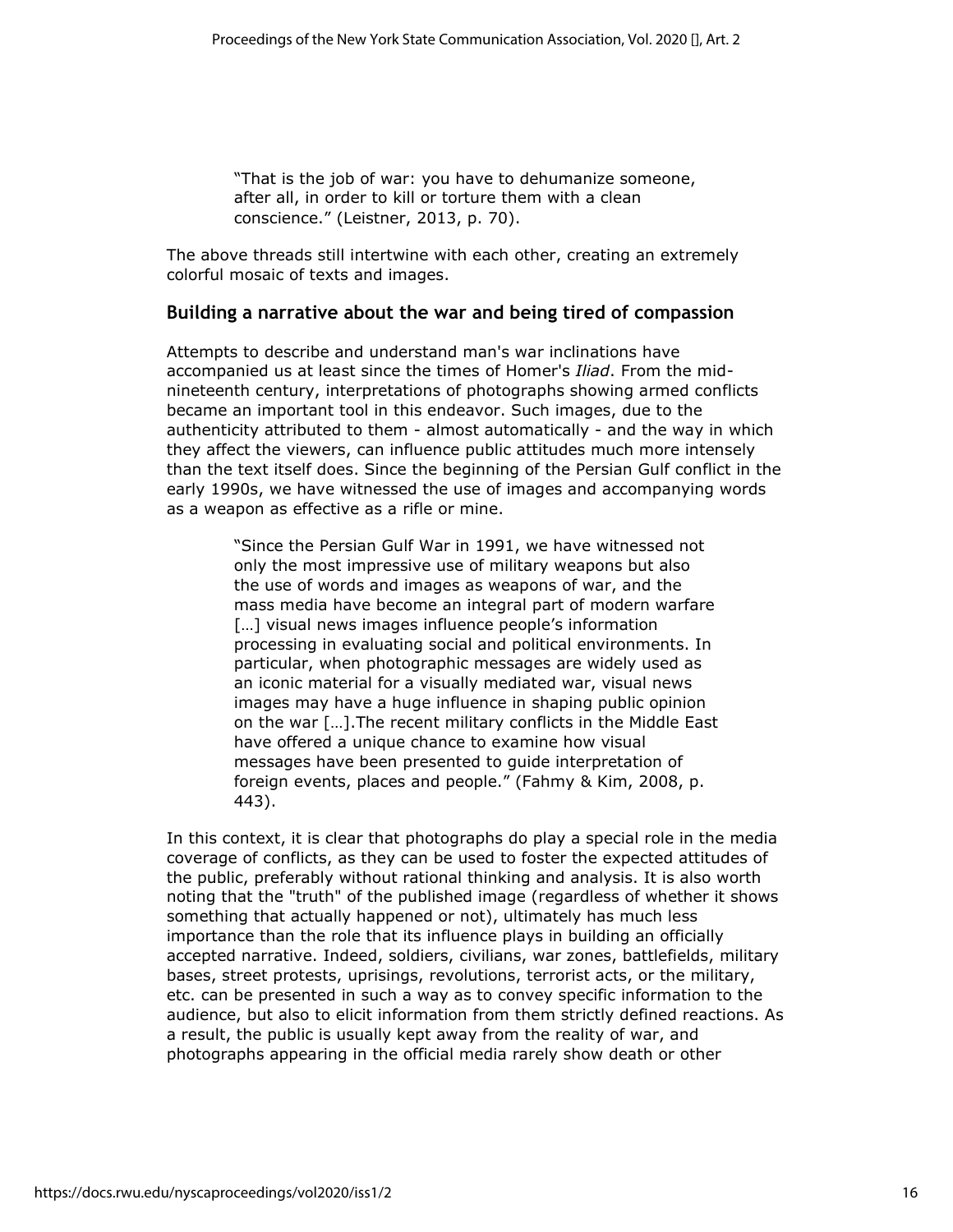traumatic consequences of the fighting. As a result, most of the time we can only see the "war without blood."

In addition, as a result of the digitization of war photos, the boundary between news and entertainment, media and public diplomacy, professional and amateur journalism, as well as between different genres of photographic representation is slowly blurring. The difference between the photojournalists who have been incorporated and work "with the military" and those who remain independent is becoming increasingly clear. The former are caught up in the imperatives and goals of foreign policy, and their relations influence the sensitivity of Western audiences, separating them from compassionate photojournalism. By contrast, those photographers who are independent of the military often shoulder the burden of "witnessing", especially in the face of human rights cases in international conflicts and the possibility of seeking justice in the event of violations. It is also mentioned by Rita Leistner, who additionally draws attention to other important aspects of embedded and nonembedded journalism:

> "The first rule of journalism is to get to where the story is. It takes enormous personal and financial investment to get to a war zone. Working embedded with the military makes war cheaper for journalists and the outlets they are working for. There are photographers who work for and are paid by the military, and there have always been freelance war photographers who foot their own bills and hope to make their money back through stringing and selling stories and photographs after the fact. The list of photography gear is heavy and expensive enough, but add to that bullet-proof vests and helmets, computers, satellite transmitters, possibly a bivouac tent and sleeping bag and, if you are a woman, an array of culturally acceptable garments - maybe even a fake wedding ring - depending on where you are going. The planning, organization, research and logistics of where to go, what to eat, where to relieve yourself, how to get around, and what to do once you arrive is formidable - before you have even taken a photograph." (Leistner, 2018, online).

We must remember, however, that the official discourse does not dictate that the stories which are related from - as Leistner put it - "where the story is" provide the recipients with reliable information. The stakes in this game are very high, so the main task of the pro-government media is to get the viewers into a state of short term and not too deep agitation, of course in favor of official politics. The dominant way of reporting the war is thus superficial and simplified, and the messages transmitted are constructed in such a way as to prevent deeper analyzes and the anti-government attitudes that may result from them.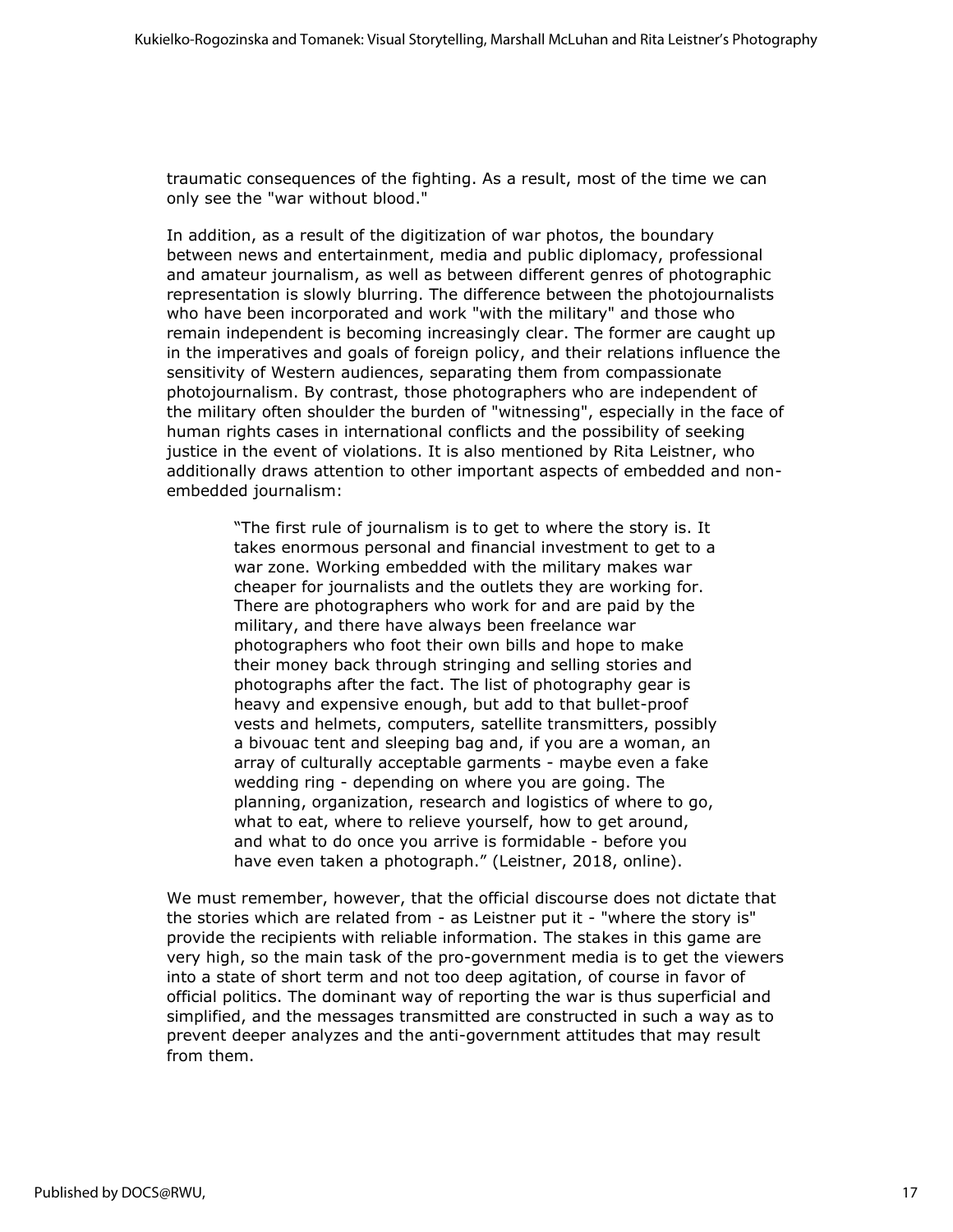#### **War and artists**

During the war, art - especially socially engaged art - usually becomes a tool used in two ways. It serves either to show the truth about the fights being fought, or as an element of constructing an appropriate image in the pursuit (on the part of all participants involved in them) to win the favor of public opinion. In such circumstances, artists can be witnesses to war, interpreters of war, historians of war, or those who are the loudest to protest against it. From the moment US troops arrived in Iraq and Afghanistan, American society has attached great importance to both the way in which the war is conducted and the accompanying artistic commentaries. Tanks, drones, or rocket launchers are the main weapons in combat, but art often becomes the most important element in the battle for the "hearts and minds" of American public opinion.

An interesting look at these issues is presented by Peter Campbell in his essay *The Lens of War*. In his view, war photography is a kind of performance art, and the very process of taking a photo may be more "artistic" than its final effect. The roles in this "show" are mixed up: when a photographer looks at a given topic, he is its audience, and when he selects and controls the moment at which a photo is taken - he is the actor. The whole process begins with the pursuit of the subject (it can be a human, light effect, place, animal or just an unusual combination of ordinary things) and ends with the interpretive work of the viewer. According to Campbell, precisely the fact that photography forces viewers to interpret it means that it is photography which, among all the fields of art, has the greatest power to arouse their creative anxiety (Campbell, 2009, p. 71).

A similar approach also appears in the reflections of Rita Leistner, who in *Looking for Marshall McLuhan in Afghanistan* not only looks for a way of artistic self-identification in the era of modern communication devices (taking over the "traditional" tasks of "traditional" photographers), but also openly describes herself as a socially engaged artist. Based on McLuhan's media theory, the author broadens the optics of the above-mentioned considerations and highlights two issues that do not appear in the texts of the cited researchers. First, it recalls one of the most important claims of the Canadian thinker about war, that it always uses the latest technology available in a given culture. Leistner notices the same mechanism in war photographers who, due to strong competition in the profession, in the name of gaining an advantage over others, are somehow forced to follow new media and constantly update the technical solutions used. But with this is the second assumption that Leistner found in McLuhan: photographers - who are artists after all - should enjoy the use of each new means of perception provided by successive innovations. Artists are the ones who see more. This statement results from the concept of artistic creativity formulated by McLuhan, which is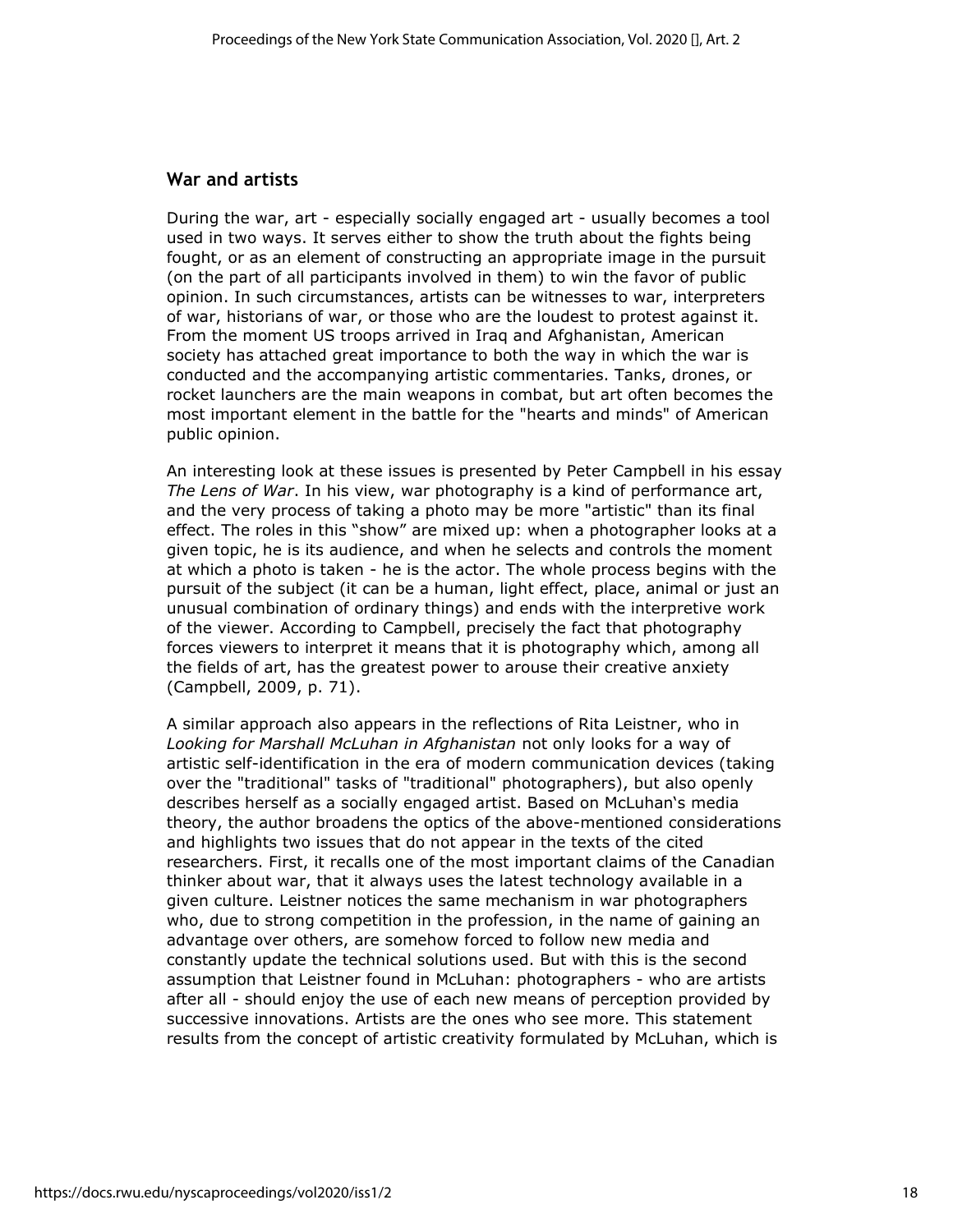an important element of his theory of media. According to the author, new technologies, art and the functioning of society are closely related. New methods of communication always pose a great challenge for the community, with which only artists can cope. Without art, we will not get full knowledge about everyday life. Without insight into everyday life, we will not get full knowledge about art. Art occupies a very important place in this theory, and the artists themselves are treated as exceptional members of society. Interestingly, in many of McLuhan's statements, the theme of the effects (which seem to be only negative) of the media's influence and the roles played by artists in relation to them, is connected with the theme of war and violence. The author illustrates the essence of this relationship, for example, in relation to the works of James Joyce. According to him:

> "Joyce was probably the only man ever to discover that all social changes are the effect of new technologies (selfamputations of our own being) on the order of our sensory lives. It is the shift in this order, altering the images that we make of ourselves and our world, that guarantees that every major technical innovation will so disturb our inner lives that wars necessarily result as misbegotten efforts to recover the old images." (McLuhan & Fiore, 1968, p. 5).

McLuhan compares the emergence of another technique by which we extend the reach of our senses to a surgical operation that was performed without the use of any antiseptics. The place of the treatment, i.e. the direct impact of the extension, is anesthetized and does not cause pain, but the effects of toxic bacteria, in this case an imbalance between the senses, endanger the entire body. When we introduce a new extension, we must take into account the inevitable contamination of the entire system, unknowingly undergoing changes that disrupt the harmony of our senses. In *Laws of media*, the author emphasizes that:

> "Radical changes of identity, happening suddenly and in very brief intervals of time, have proved more deadly and destructive of human values than wars fought with hardware weapons. In the electric age, the alteration of human identity by new service environments of information has left whole populations without personal or community values to a degree that far exceeds the effects of food-and-fuel-and-energyshortages." (McLuhan & McLuhan, 1989, p. 97).

According to McLuhan, however, we are slowly beginning to notice that it is art that can provide us with this particular resistance to the dulling effects of the media. Thanks to it, we not only gain knowledge of how to reorganize the human psyche to be able to predict the next "hit" of our extensions, but it also gives us detailed information about the blows that will be inflicted on the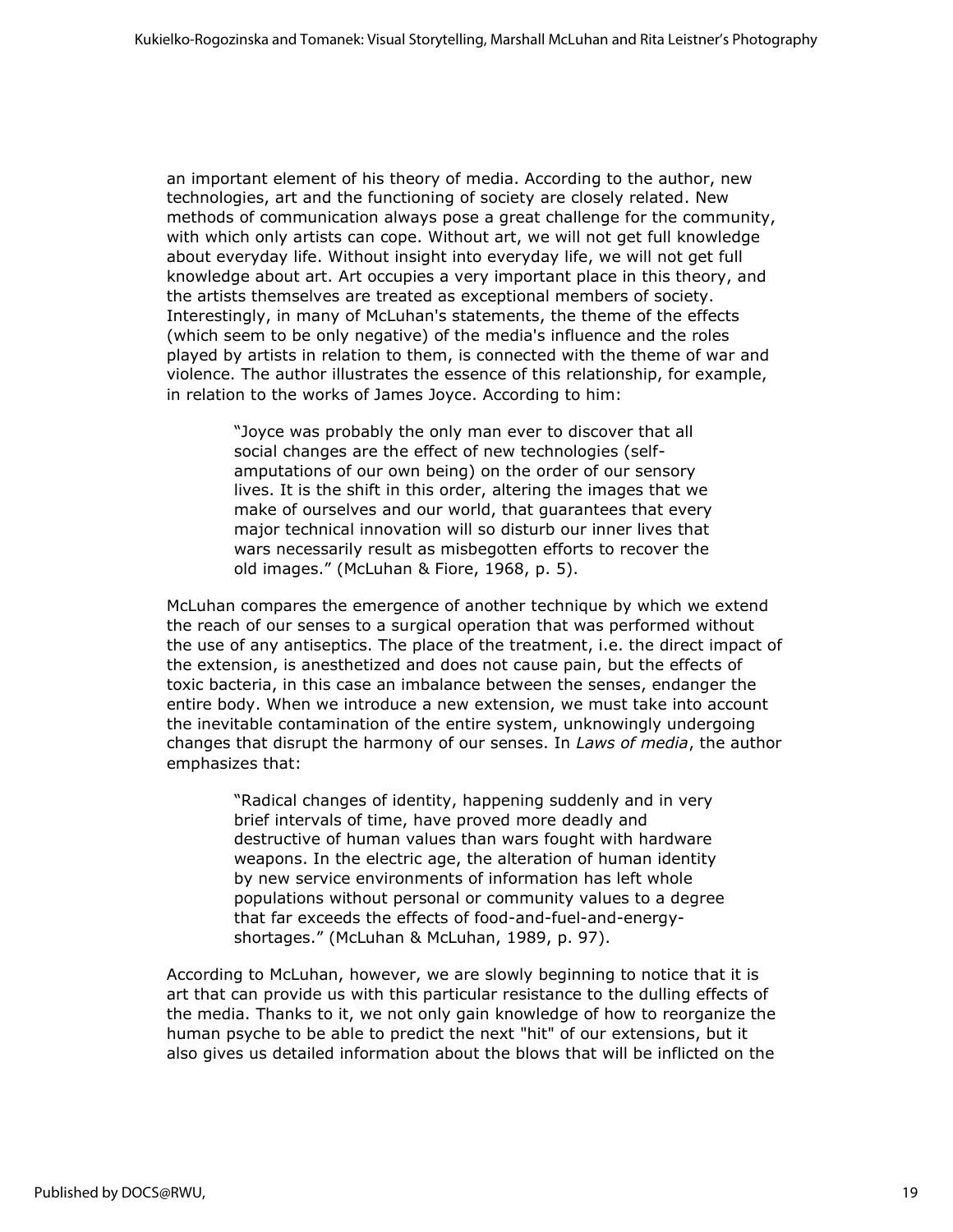human psyche by measures which alleviate irritation: new technologies. In this context, McLuhan, using the name of the World War II radar defense system, defines art as the Early Warning System, which becomes necessary to make us aware of all the mental, social and technological consequences of each new transmitter and the environment it transforms.

> "The power of the arts to anticipate future social and technological developments, by a generation and more, has long been recognized. In this century Ezra Pound called the artist "the antennae of the race". Art as radar acts as "an early alarm system", as it were, enabling us to discover social and psychic targets in lots of time to prepare to cope with them. This concept of the arts as prophetic, contrasts with the popular idea of them as mere self-expression. If art is an "early warning system" to use the phrase from World War II, when radar was new, art has the utmost relevance not only to media study but to the development of media controls." (McLuhan, 2003, p.16).

McLuhan does not treat art as an escape from everyday life or a path to catharsis, but as a basic element of attitude towards reality, necessary to understand the place we occupy and will occupy in the world. Every artist, every kind of art regardless of place and time, provides the information necessary for this. According to McLuhan, art is a specific extension of consciousness, and its most important function is to provide information about the world around us.

> "They know that they are engaged in making live models of situations that have not yet matured in the society at large. In their artistic play, they discovered what is actually happening, and thus they appear to be "ahead of their time". Non-artists always look at the present through the spectacles of preceding age. General staffs are always magnificently prepared to fight the previous war." (McLuhan, 2003, p. 324).

According to the author, art equips us with the tools necessary to analyze both the existing and the coming reality. In his opinion, art is a new perception and has the power to direct human society to new relationships and attitudes. Therefore, it provides the society with an accurate description and possible interpretations of the reality created by the media.

#### **Narrative method and iProbe analysis**

For the visual analysis of Leistner's story, we were looking for a tool that would allow not only to focus on the photographs and the text, but also to look at the structure of the story as a whole and the way in which its threads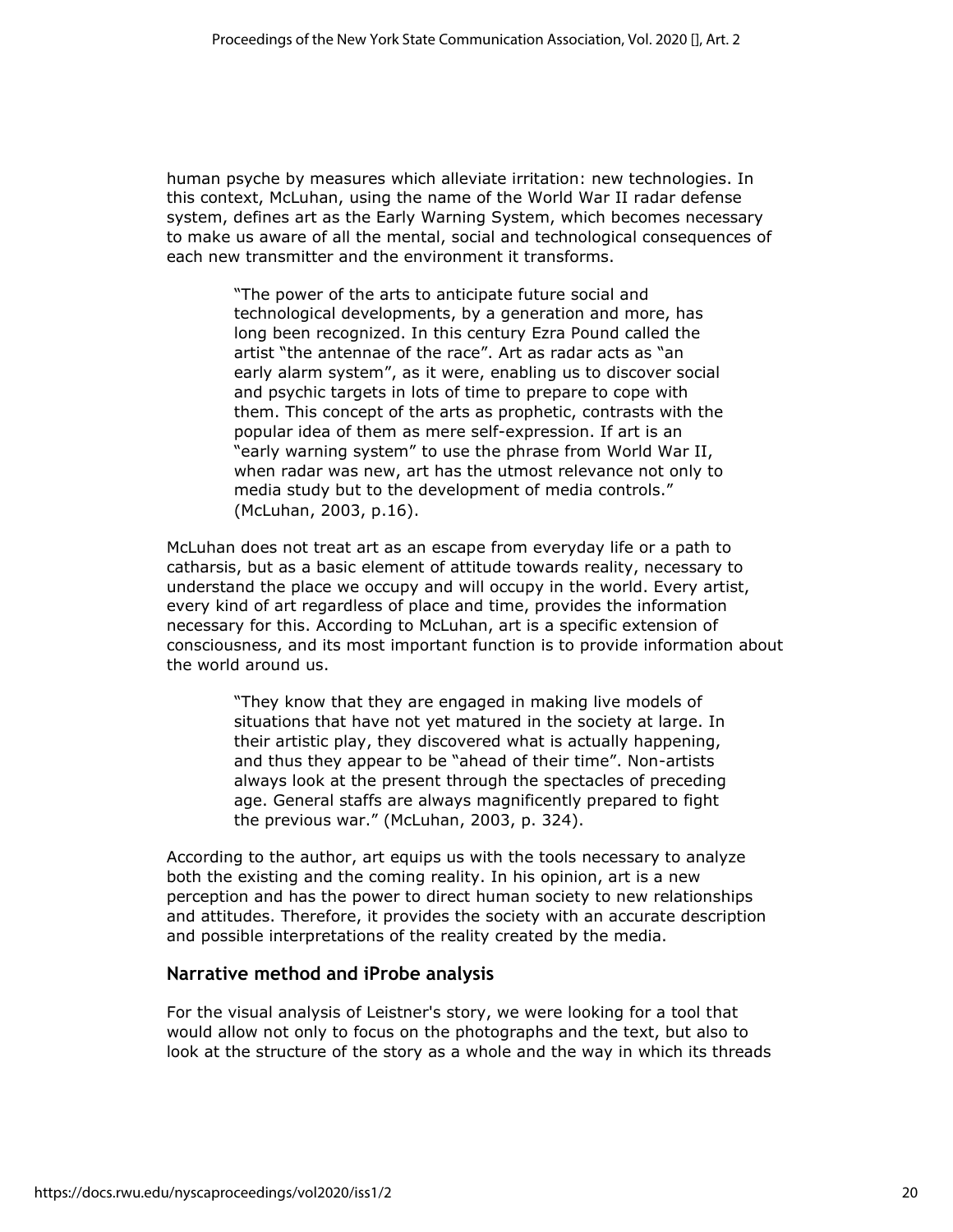are connected. Our choice was the narrative analysis (which is one of the stages of the narrative method), which is usually used to interpret the materials collected during narrative interviews. Nowadays, it is also used more and more often for other forms of narration, such as, for example, series of publications posted on the Internet as blogs or posts on social networks. It allows one to notice the means of expression which they use, the way of writing and the logic that governs the story. In blogs, we encounter a loose structure and variable sequencing of story elements, as well as the spontaneity of the story (in terms of publication frequency, subject matter, and the multiple plots which dominate in it). An important feature differentiating the narrative found in blogs or series of posts is that it enriches it with additional elements such as interactive, visual, and audio materials, as well as links to other narratives in the virtual world. It is them that pose new questions for the researcher about how to analyze the narrative.

Based on some ideas of McLuhan, Leistner first created a blog and then a book about her experiences in Afghanistan. She published photos and wrote about her impressions and observations related to them. To create these stories, she used self-constructed iProbes (a combination of the words "iPhone" and "probe") referring to the McLuhan probes. Although the source of their creation is different (the probe in this original understanding results from words, not from the image), each iProbe created by Leistner also presents facts metaphorically, showing that each object can be something different than what is revealed to us at first glance eye. The author created 12 iProbes (whose titles differ slightly in the blog and in the book): The Process; The iPhone and the Hipstamatic App, Body Armour; MRAP (Mine Resistant Ambush Protected) Vehicles; Figure/Ground; Improvised Explosive Devices (IEDs) Made of Wood; Fuel Dispensers; Loudspeakers and Sermons from the Mosque; Can You Hear Me Now?; The Written Word – Proceed At Your Own Risk; Reaper and Predator Drones; Sandbags and HESCO Concertina Barriers.

The starting point of our story about iProbes is the narrative offered in them by the author, based primarily - which results from the essence of the *Basetrack* project itself - on reporting various aspects of everyday life in the Musa Qala base. Interestingly, it is difficult to talk about a single leading story, because there is no chronology of successive events. On the other hand, while each iProbe has a different theme, Leistner's main focus remains the same: the relationship between man and modern technology.

In each iProbe, Leistner uses new images and citations, but the content is similar in structure. They include: a theme referring to the discussed artifactextension, photo visualizations, quotations from the works of Marshall McLuhan and other media theorists, statements by soldiers, experts, journalists and, of course, the author's main text. Thus, two main elements of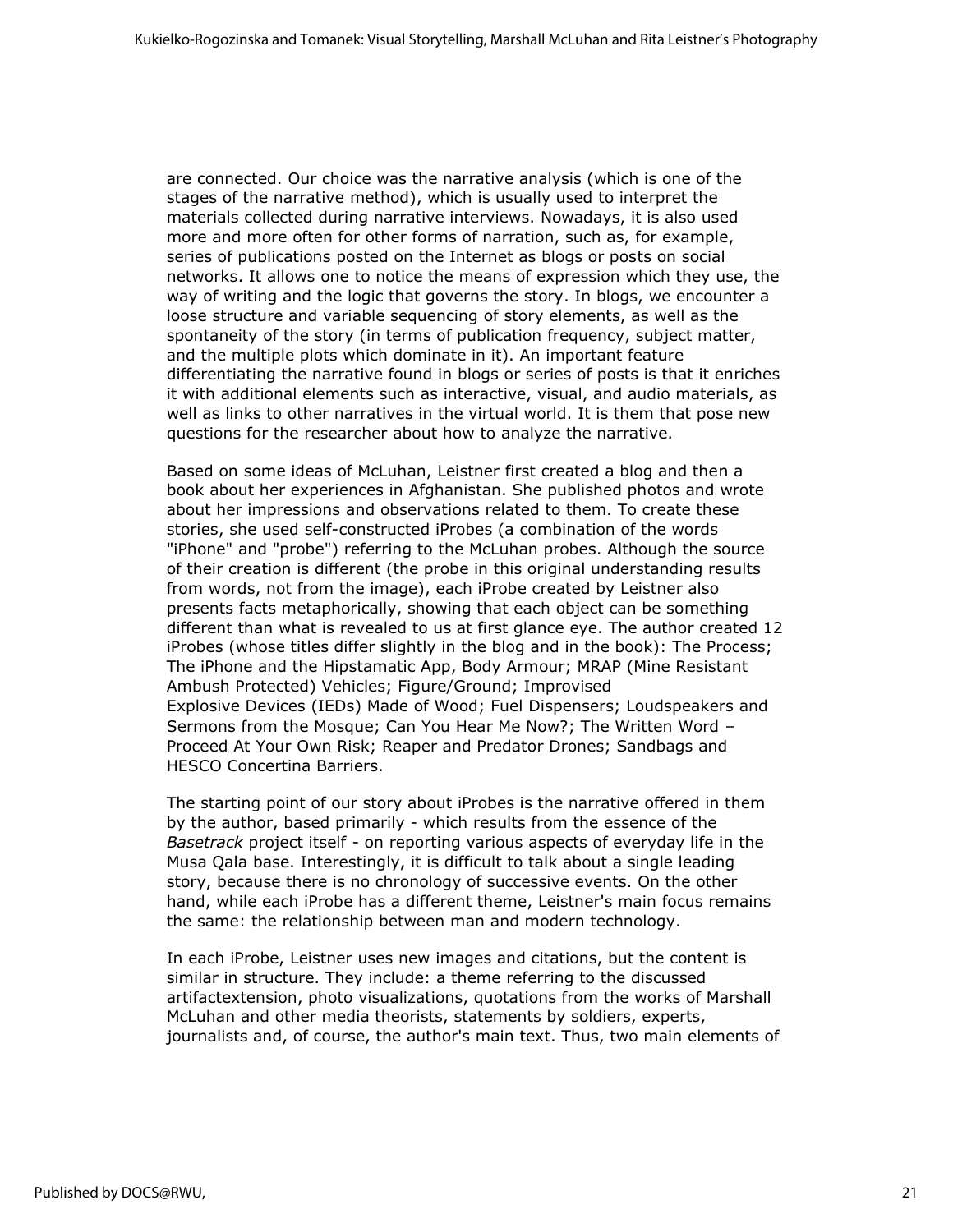her story are clearly visible here: the text (the main text, i.e. the reflection presented in a given iProbe, as well as quotes and references, often expressing the author's attitude to the topic in question) and the image (mainly Leistner's photos, but also graphics, diagrams and region map). Contrary to her earlier works and publications, this time the artist presents a "war without blood," but this does not mean that her message serves the purpose of propaganda to legitimize military actions or that it is devoid of emotions. Rather, they are semi-private accounts that show the audience how this bloodless part of everyday life during war looks like in the eyes of the base's inhabitants.

The text is based on the photos contained therein, which most often literally illustrate what the author writes about. iProbes mainly concern the technologies that surround the inhabitants of the base in order to create a sense of security in these extreme conditions, and then (remotely) share it with the loved ones in America. The author describes various methods of communication which, on the one hand, serve to ensure comfort and connectivity with the family home, but on the other hand, may expose their users to serious danger (e.g. due to the possibility of locating an active mobile phone, or exposure to a sniper's sight).

In line with the idea of the *Basetrack* project, the photographs she took show soldiers during their daily duties (both trivial, such as working out or eating, and serious ones related to warfare, such as patrols), thanks to which their observer has the impression that it is a safe place that might as well be in an ordinary training ground rather than in a war-torn country. After all, the main task of these photos was to calm down the families of soldiers who could observe the life of the base on a computer screen, seemingly with a rather low risk. But the means of communication are not the only extensions Leistner is interested in. Equally important in this story is the lethal technology for waging war effectively, securing soldiers, and ultimately gaining an advantage over the enemy and victory. This technology serves to provide security, in the literal, physical sense. But it also deprives everyone within its range of humanity.

Apart from the image and the text, one more element constructed by Leistner's iProbe must be mentioned. The analysis of the photos themselves without context - in this case references to the specificity of the language and topics coexisting with them in individual texts - does not reflect the full dimension of its narrative: it does not describe the emotions contained in them. And it is precisely their comprehension that allows for a better understanding of the correspondence of the elements with which the story was built. They are not expressed directly, but they swirl and brew just below the surface, giving their messages incredible power, and at the same time allowing the artist to work through the Afghan trauma.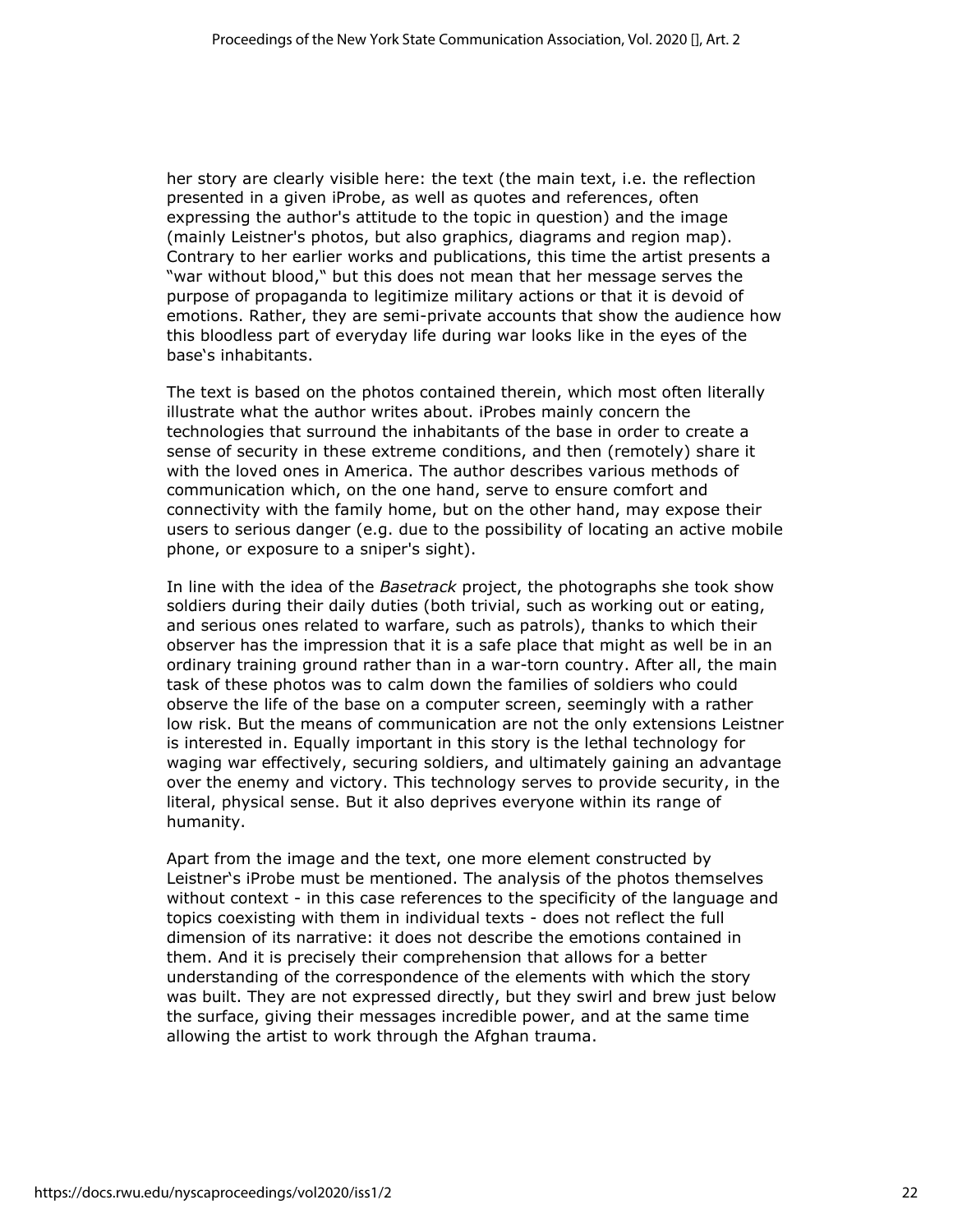"War photographers spend a lot of time looking into the eyes of injured souls. Trauma is all around. But the practice of reviewing and revisiting what we have seen, which is inherent to the job, is a kind of self-talk prophylactic therapy. In this way, part of our self-care is built into our work." (Leistner, 2018, online).

An attempt to identify and combine the emotions contained in the iProbes with the topics discussed in them may therefore be a procedure that allows for a deeper understanding of Leistner's multidimensional narrative. The photographs in the publication - somewhat contrary to the declarations she expressed about focusing on technology, not humanity - express the emotions she felt while observing reality in Afghanistan, but they can also be seen in the accompanying text, especially in the McLuhan quotes cited by the author, supporting her reflections on the relationship between technology and the human. The photographer uses many words that can be described as expressing emotions, both positive (e.g. *seduced; amazing; winning war over hearts and minds*) and negative (*damned; dehumanize; kill; torture*).

In search for the points of coherence and the differences that appear in the iProbes (image and text) presented by Leistner, we propose an example of "structuring" the stories they contain. We organize the results obtained in this way in such a way as to allow for the identification of the key elements of the story and the recognition of the relationship between them. Bearing in mind that the photographs served the author as a form of therapy in reducing posttraumatic stress, we try to draw attention to the emotions present in them and their role in the presentation and victory of humanity over the darkness of warfare. The analysis of the relationship between McLuhan's concept and Rita's photos allowed us to reconstruct some of the meanings of the objects appearing in her photos. Below we present a visualization showing which of McLuhan's reflections appear in Rita Leistner's photos.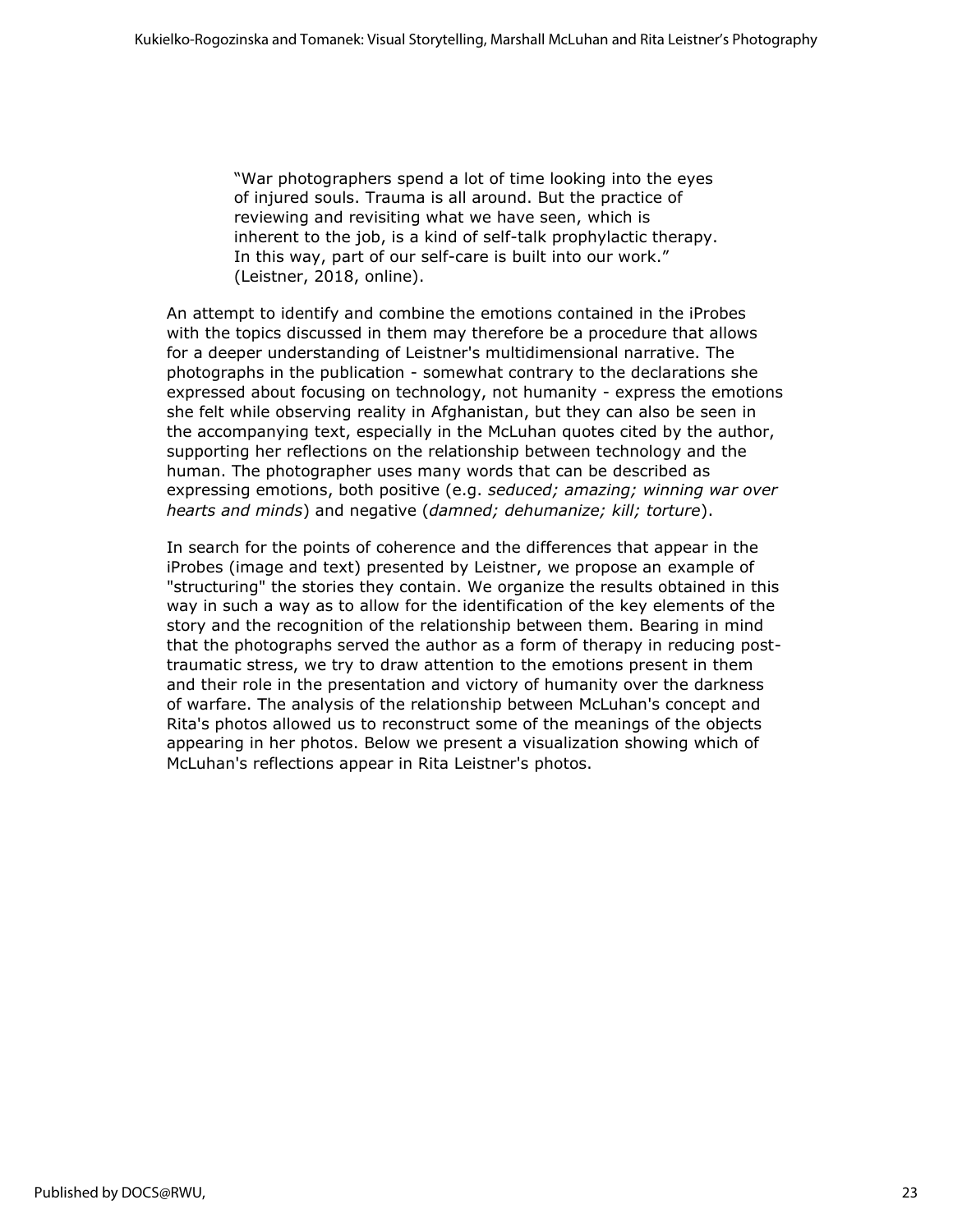

## **Diagram 1. Correspondence of McLuhan's reflections and Rita Leistner's associations**

The diagram clearly shows that the author's texts most often refers to "body extensions," one of the most important concepts proposed by McLuhan. This procedure allows her to focus on the technical (and less emotional) dimension of the war and the forms that are taken by subsequent extensions that constitute the equipment of a modern army.

The interpretive approach to the photographed objects harmonizes with the content, which in the course of the analysis reveals the subject of the posts published by Leistner on the blog and then developed in the book.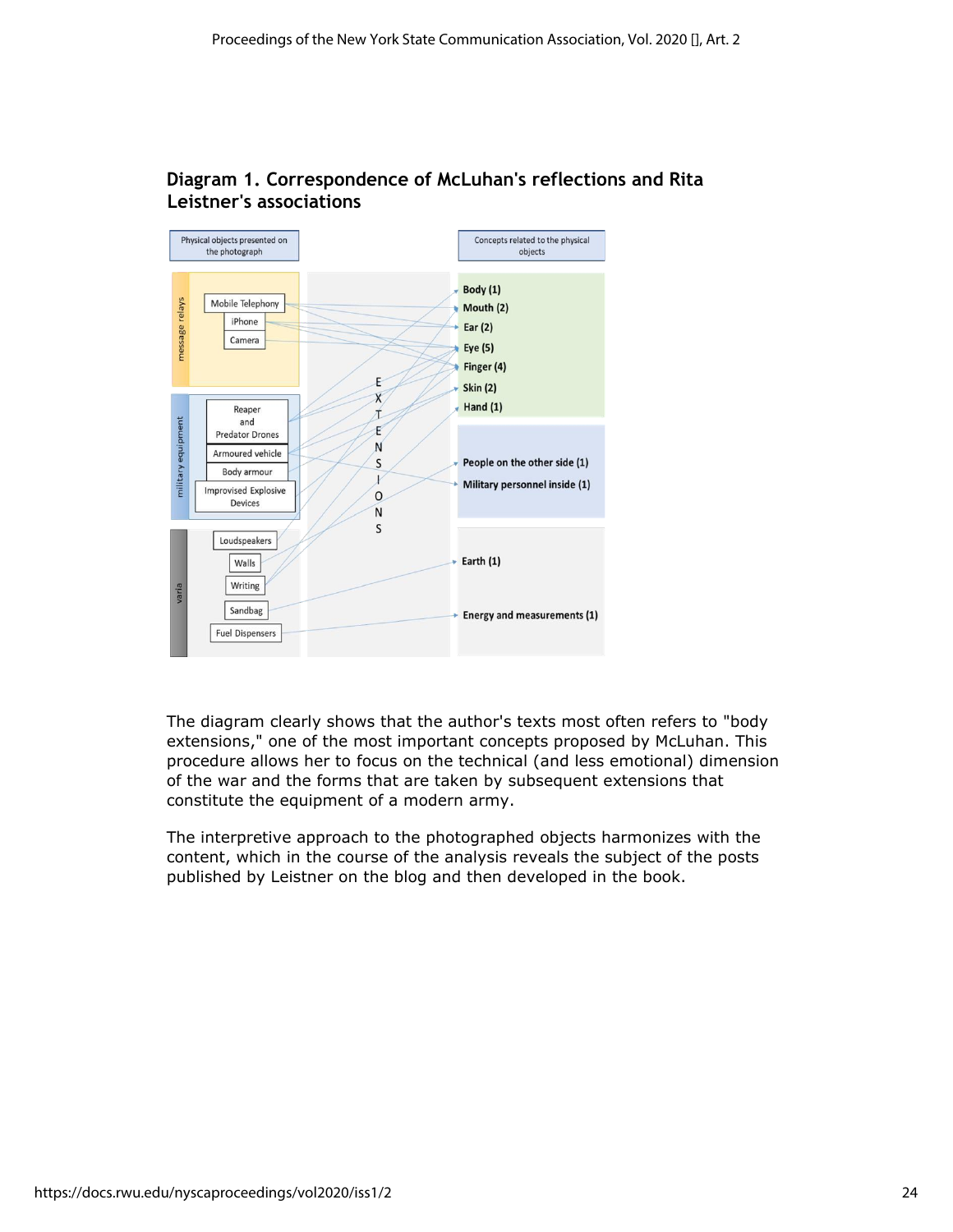



The text is always enriched with visual material, in each post there is a clear correspondence between them. At the beginning of images and written texts, there are many positive and negative emotions.

Travel and exploration release emotions related to freedom and curiosity, and the forms of imaging available in the technology provided by the iPhone enhance these emotions.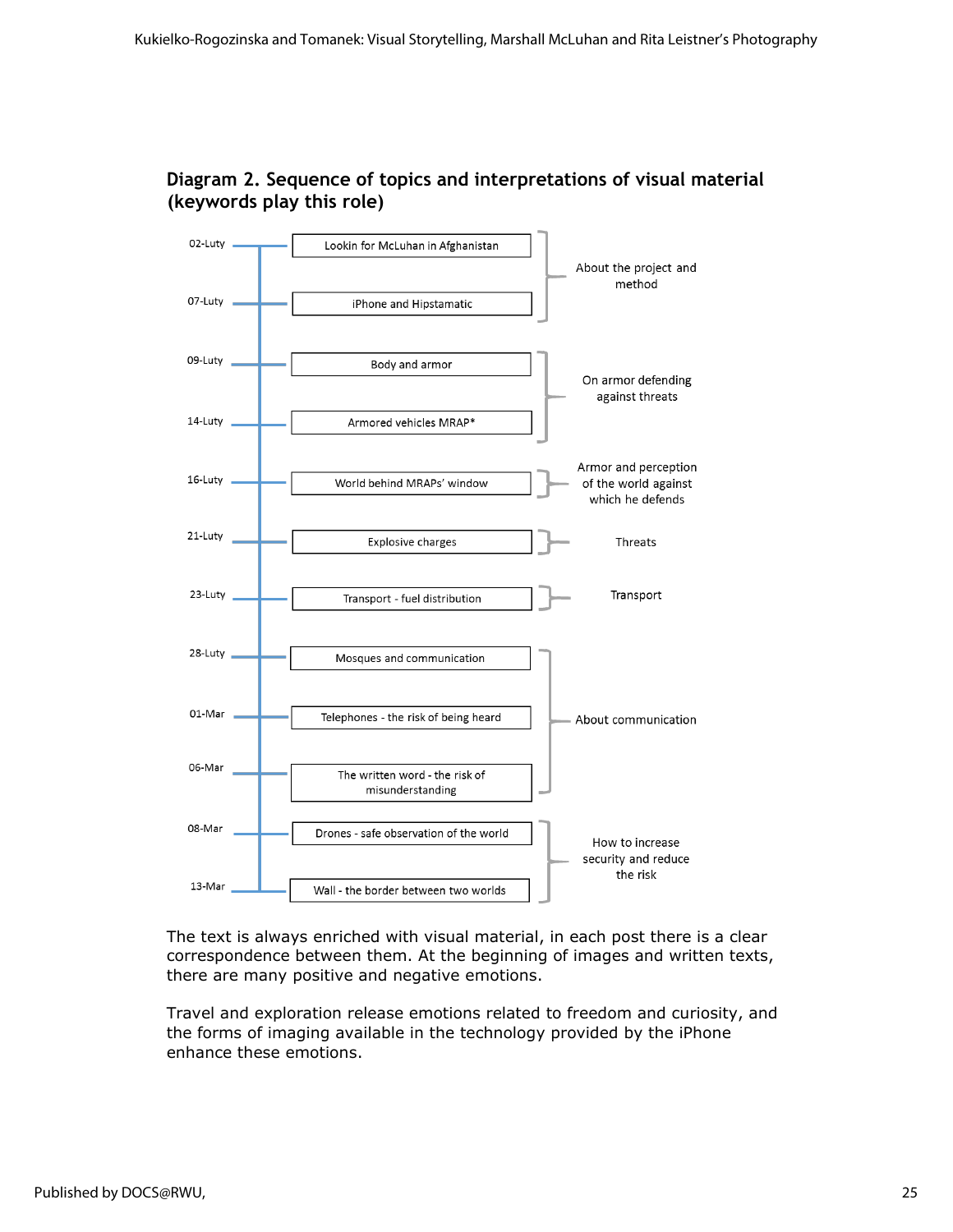Leistner commemorates the first meeting with Marines in photos, which are filled with peace, self-confidence, and self-control. The technology surrounding the heroes of her story is impersonal, cold - and with these photos the emotions described in the text also subside. When the Marines meet with the local community, they have stories of charges, traps, dangers, and the need to defend the soldiers with the armored vehicles in which they move and the bulletproof vests they wear.

Communication stands out in the foreground of subsequent statements and photos. With it comes the risk of being heard, overheard, tracked. It is a picture of another threat. But communication is also a chance to talk to the loved ones that the Marines miss.

The last clear theme of *Basetrack*'s story is: drones, physical exercise - on the one hand, the pursuit of constant control of the hostile world around it, and, on the other hand, the pursuit of strengthening, strength and readiness to face a threat.

"It was important for the Marines to believe they would win at war because of their superior technologies, and drones, with their remotecontrolled, super-accurate targeting and high-resolution cameras, are a perfect symbol of everything that can make humans capable of fighting a war without actually putting their physical selves at risk." (Leistner, 2012b, online)

In this plot, Rita also allows herself a kind of bitter irony when she presents a drawing of a mouse sitting at the controls of a drone. This picture can symbolize the "laboratory" conditions of modern combat, in which there is no longer even physical contact with the enemy - the drone operator may be in a building thousands of kilometers away from the target.

> "The distance between [a bomber pilot a few hundred feet above a village] and the people he is bombing makes them into an impersonal target, no longer human beings like himself with whom he can identify." (Leistner, 2012b, online).

#### **Conclusion**

The use of the narrative method in the analysis of Rita Leistner's blog and book *Looking for Marshall McLuhan in Afghanistan* shows, in our opinion, promising potential. It allows for capturing the means of expression used in them, ways of writing and logic of the story, as well as the loose structure and sequential nature of the presented content. The way in which the author creates her visual stories is also interesting, using in them, apart from the text, additional elements, such as photographs and drawings. It was the combination of these various forms of communication that raised questions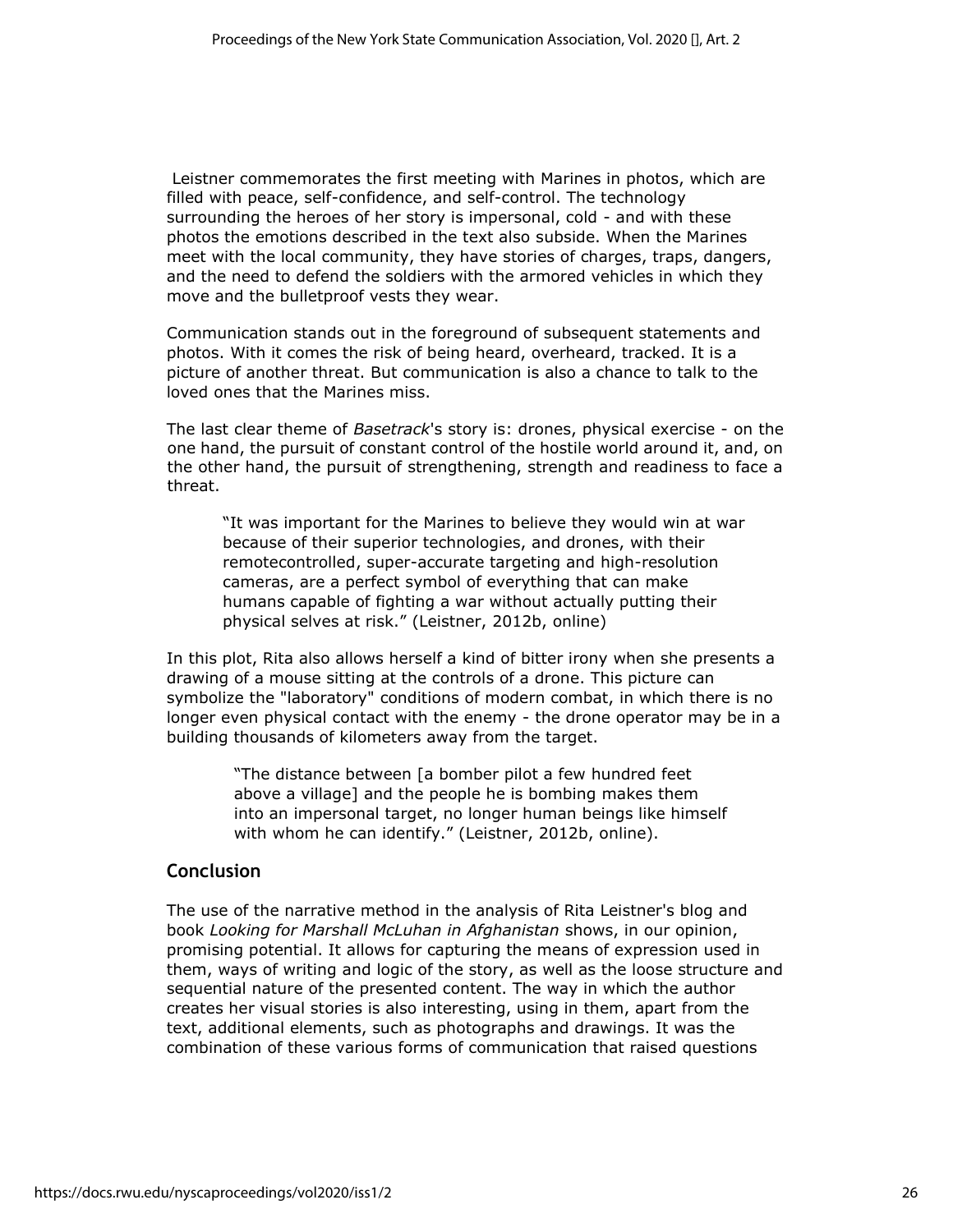about a new way of applying the narrative method. The focus on both the text and the images allowed for the reconstruction of the narrative and for determining the specificity of Leistner's statements. As a result, we created a synthetic description and sequence of topics appearing in her publications.

As a method of interpretation that allows us to define the correspondence of images with written statements, we used the reconstruction of the dialogue taking place between the text and the image. On the other hand, understanding the multidimensionality of the author's narrative required associating the dominant subject of the blog, i.e. extensions of man serving the war with emotions. To this end, we used sentiment analysis, identifying the words that emotions express.

A story built through photography, drawing, with an engaged verbal narrative and the author's reflection allows us to look at the reported events from many cognitive perspectives. Leistner is not only one of the participants in the events, but also constantly observes the world she talks about, senses the emotions and moods of the soldiers she accompanies and constantly looks inside herself, trying to understand her experiences and emotions accompanying them. This thicket of stimuli makes the story, the form of the narrative, the wealth of observations and accompanying emotions an unusually rich testimony about a human being. This is precisely how Rita Leistner's visual storytelling is achieved. They are based on conflicts important to every human being (good - evil, security - threat, enemy - friend). They look for a solution by showing the world what violence leads to and the state in which it leaves the victims of war (and therefore also those who survived the war). It engages the viewer not only with words, the gradual intensity of emotions when we go deeper into the narrative, but also and above all with a moving image. Visual storytelling by Leistner is a multidimensional story, to which we return many times to discover its new and "hidden" meanings.

#### **References**

- Alper M., 2014, War on Instagram: Framing conflict photojournalism with mobile photography apps, *New Media & Society,* 16(8), pp. 1233- 1248.
- Campbell P., 2009, The Lens of War, *New Left Review,* January-February, pp. 6571.
- Fahmy S., Kim D., 2008, PICTURING THE IRAQ WAR Constructing the Image of War in the British and US Press. *The International Communication Gazette,* 70(6), pp. 443–462.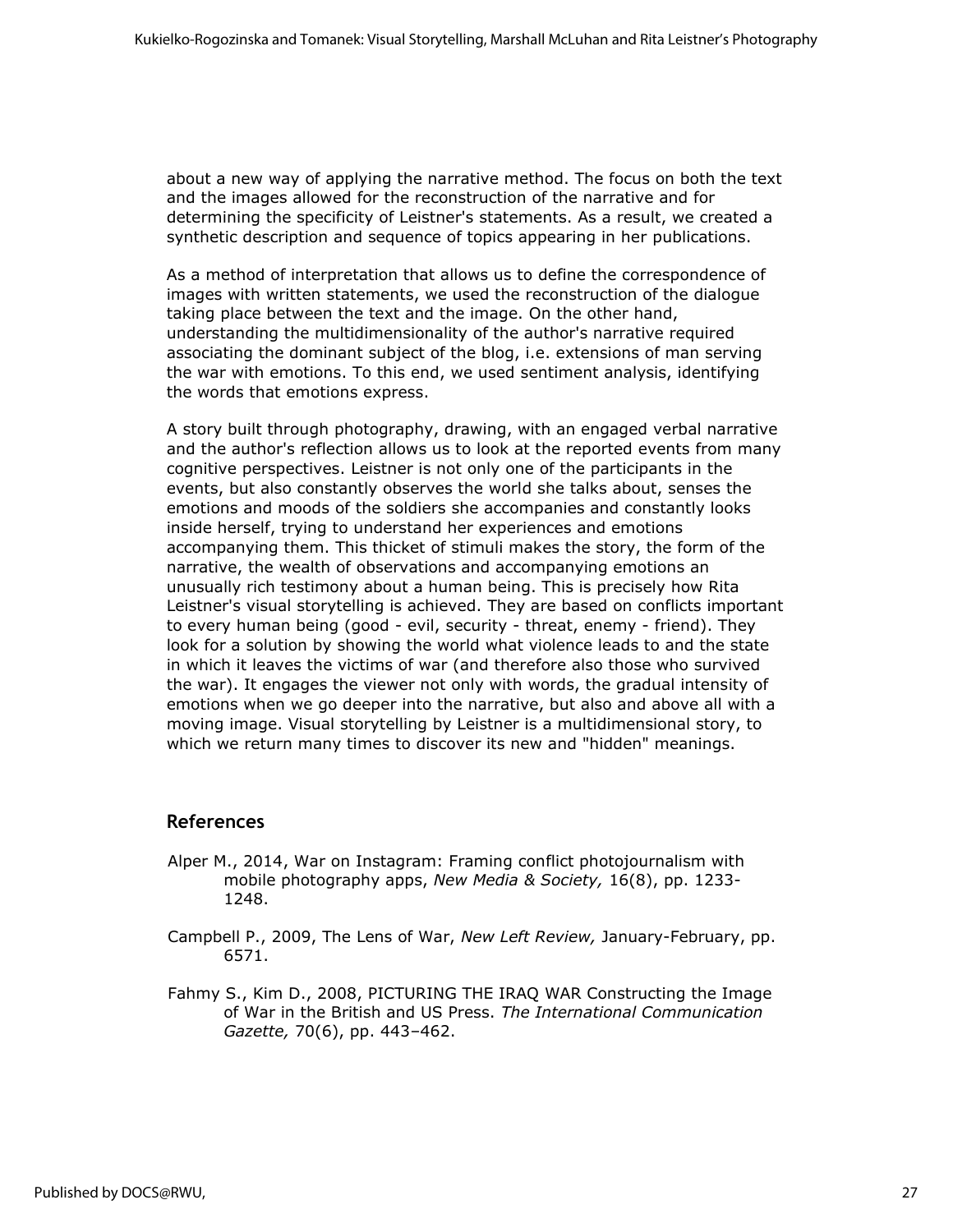- Friday J., 2000, Demonic Curiosity and The Aesthetics of Documentary Photography, *British Journal of Aesthetics,* July*,* pp. 356-357.
- Gurman D., 2016, *Basetrack 1/8*. Retrieved July 17, 2020, from <http://davidgurman.com/work#/basetrack-18/>
- Gurman D., Lohr S., 2011, *Journalists, Marines Find a Middle Ground on Censorship for Basetrack*. Retrieved July 17, 2020, from [http://mediashift.org/2011/05/journalists-marines-find-a-middle](http://mediashift.org/2011/05/journalists-marines-find-a-middle-ground-on-censorship-for-basetrack133/)[ground-oncensorship-for-basetrack133/](http://mediashift.org/2011/05/journalists-marines-find-a-middle-ground-on-censorship-for-basetrack133/)
- Kamber M., Kuwayama T., 2010, Covering Marines at War, Through Facebook. *New York Times,* December 21. Retrieved July 17, 2020, from [https://lens.blogs.nytimes.com/2010/12/21/covering-marines-at](https://lens.blogs.nytimes.com/2010/12/21/covering-marines-at-war-through-facebook/)[war-throughfacebook/](https://lens.blogs.nytimes.com/2010/12/21/covering-marines-at-war-through-facebook/)
- Kukielko-Rogozinska K., Tomanek K., 2017, Obrazy emocji, emocje swiata. Fotografie wojenne Rity Leistner, *Kultura Wspolczesna,* 2, pp. 14-26.

Kuwayama T., 2011, *Preface*, in: A. Pereira (Ed.), *Basetrack: ONE-EIGHT*. Retrieved July 17, 2020, from <https://issuu.com/basetrack/docs/basetrack>

- Leistner R., 2012a, *The process. [Blog post]*. Retrieved July 17, 2020, from [https://appghanistan.reviewcanada.ca/post/12199358940/introduction](https://appghanistan.reviewcanada.ca/post/12199358940/introduction-the-process) [-the-process](https://appghanistan.reviewcanada.ca/post/12199358940/introduction-the-process)
- Leistner R., 2012b, *Reaper and Predator Drones. [Blog post]*. Retrieved August 10, 2020, from <https://appghanistan.reviewcanada.ca/post/12199358940/introduction> [-the-process](https://appghanistan.reviewcanada.ca/post/12199358940/introduction-the-process)
- Leistner R., 2013, *Looking for Marshall McLuhan in Afghanistan*. Bristol: intellect.
- Leistner R., 2014, Portraitscape of war, *Eye of Photography*. Retrieved July 17, 2020, from<https://loeildelaphotographie.com/en/?s=Rita+Leistner>
- Leistner R., 2018, *Photography Goes to War*, in: M. Neumüller, (Ed.), *The Routledge Companion to Photography and Visual Culture*. Retrieved July 17, 2020, from [https://www.routledgehandbooks.com/doi/10.4324/97811386043913](https://www.routledgehandbooks.com/doi/10.4324/9781138604391-3#sec3_1)  $#sec3<sub>1</sub>$
- McBride J*.,* 2010, Look Closely!, *University of Toronto Magazine.* Retrieved July 17, 2020, from [http://magazine.utoronto.ca/feature/photojournalist-rita-](http://magazine.utoronto.ca/feature/photojournalist-rita-leistner-photos-of-native-communities/nggallery/image/7-photos-by-rita-leistner/)